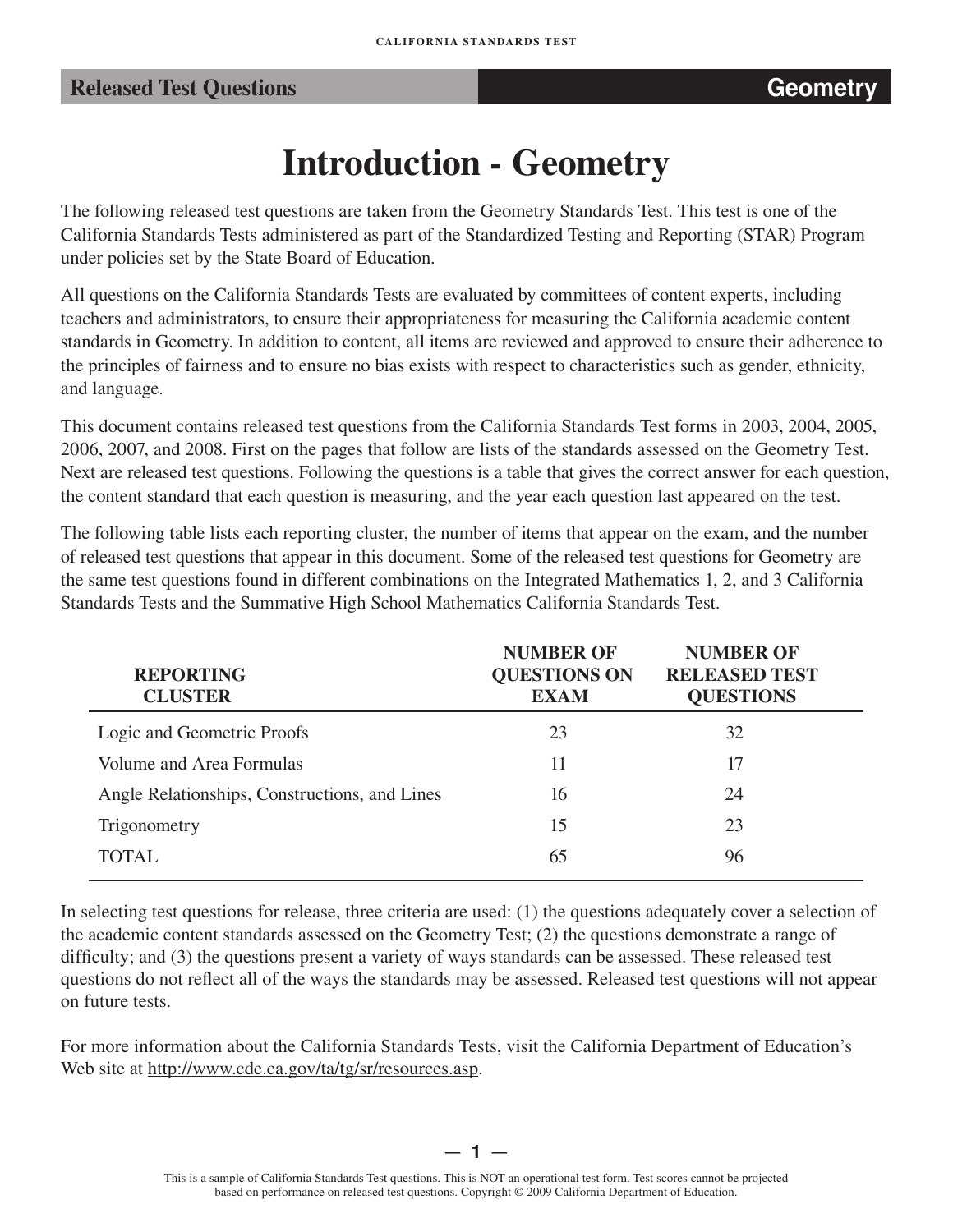# **THE LOGIC AND GEOMETRIC PROOFS REPORTING CLUSTER**

The following seven California content standards are included in the Logic and Geometric Proofs reporting cluster and are represented in this booklet by 32 test questions. These questions represent only some ways in which these standards may be assessed on the Geometry California Mathematics Standards Test.

| Geometry |                                                                                                                                                                      |
|----------|----------------------------------------------------------------------------------------------------------------------------------------------------------------------|
| GE1.0*   | Students demonstrate understanding by identifying and giving examples of<br>undefined terms, axioms, theorems, and inductive and deductive reasoning.                |
| $GE2.0*$ | Students write geometric proofs, including proofs by contradiction.                                                                                                  |
| GE3.0*   | Students construct and judge the validity of a logical argument and give<br>counterexamples to disprove a statement.                                                 |
| GE4.0*   | Students prove basic theorems involving congruence and similarity.                                                                                                   |
| GE5.0    | Students prove that triangles are congruent or similar, and they are able to use<br>the concept of corresponding parts of congruent triangles.                       |
| GE6.0    | Students know and are able to use the triangle inequality theorem.                                                                                                   |
| $GE7.0*$ | Students prove and use theorems involving the properties of parallel lines cut by<br>a transversal, the properties of quadrilaterals, and the properties of circles. |

## **CALIFORNIA CONTENT STANDARDS IN THIS REPORTING CLUSTER**

\* Denotes key standards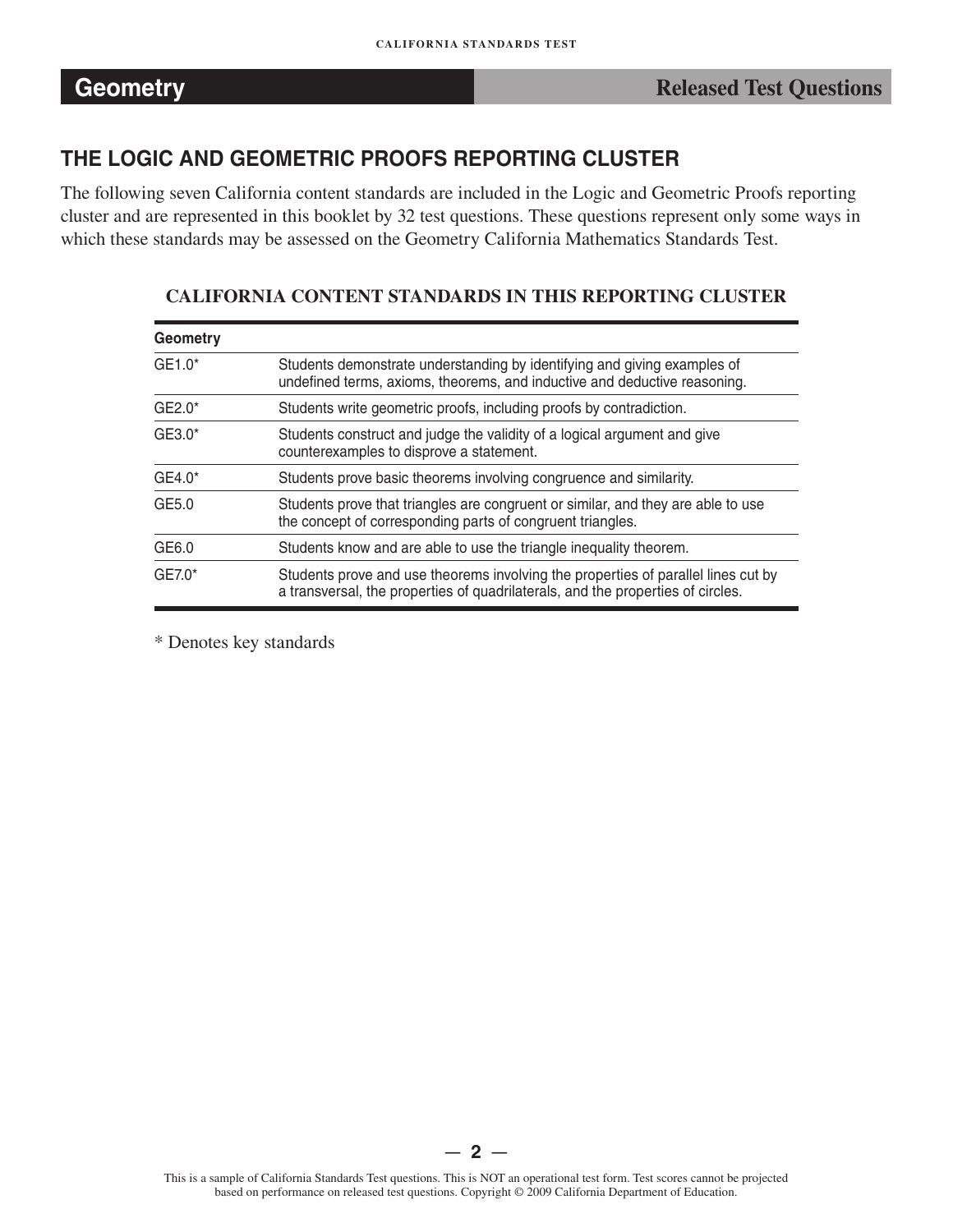# **THE VOLUME AND AREA FORMULAS REPORTING CLUSTER**

The following four California content standards are included in the Volume and Area Formulas reporting cluster and are represented in this booklet by 17 test questions. These questions represent only some ways in which these standards may be assessed on the Geometry California Mathematics Standards Test.

## **CALIFORNIA CONTENT STANDARDS IN THIS REPORTING CLUSTER**

| <b>Geometry</b> |                                                                                                                                                                                          |
|-----------------|------------------------------------------------------------------------------------------------------------------------------------------------------------------------------------------|
| $GE8.0*$        | Students know, derive, and solve problems involving perimeter, circumference,<br>area, volume, lateral area, and surface area of common geometric figures.                               |
| GE9.0           | Students compute the volumes and surface areas of prisms, pyramids, cylinders,<br>cones, and spheres; and students commit to memory the formulas for prisms,<br>pyramids, and cylinders. |
| GE10.0*         | Students compute areas of polygons, including rectangles, scalene triangles,<br>equilateral triangles, rhombi, parallelograms, and trapezoids.                                           |
| GE11.0          | Students determine how changes in dimensions affect the perimeter, area, and<br>volume of common geometric figures and solids.                                                           |

\* Denotes key standards

 $3 -$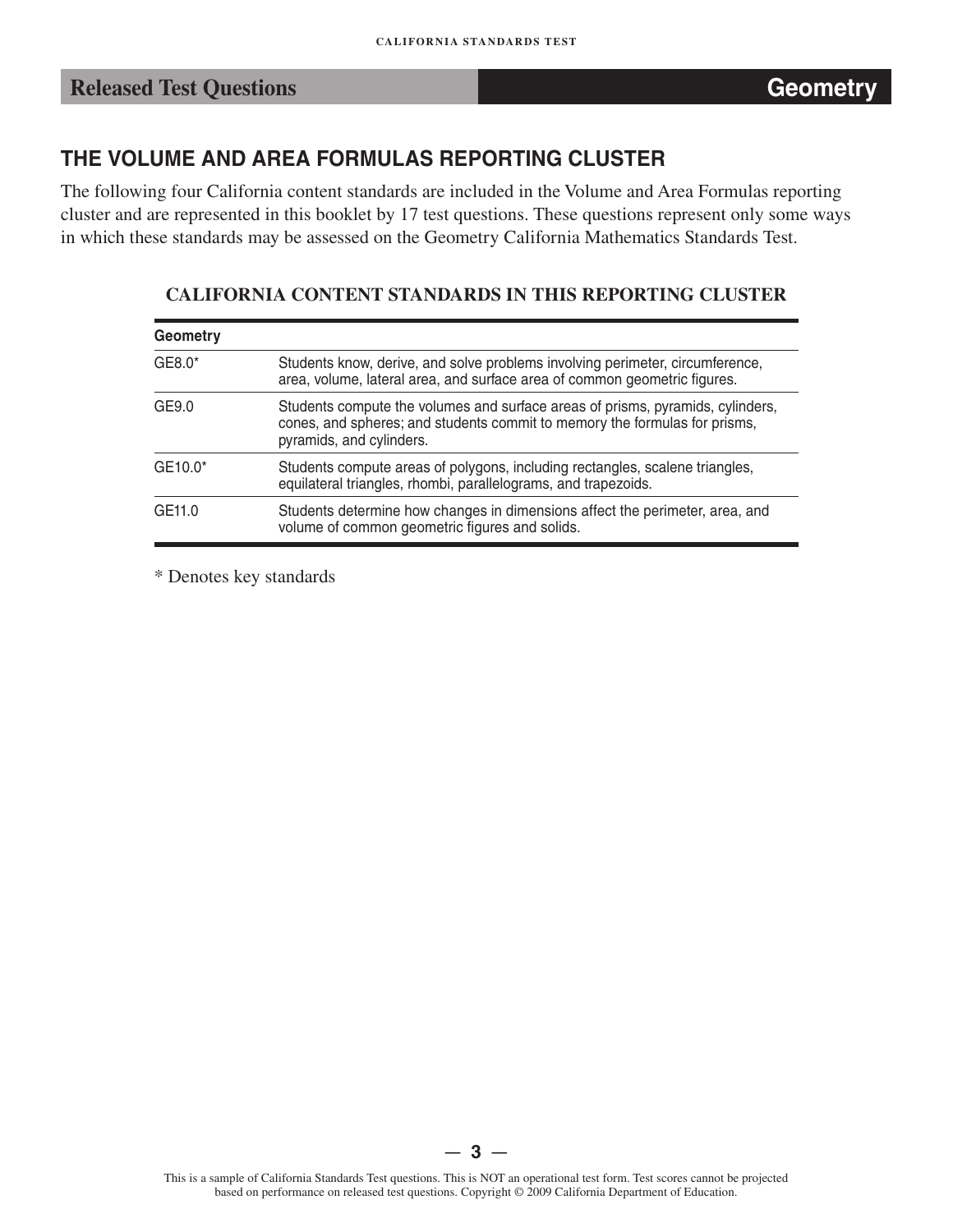## **THE ANGLE RELATIONSHIPS, CONSTRUCTIONS, AND LINES REPORTING CLUSTER**

The following six California content standards are included in the Angle Relationships, Constructions, and Lines reporting cluster and are represented in this booklet by 24 test questions. These questions represent only some ways in which these standards may be assessed on the Geometry California Mathematics Standards Test.

| Geometry |                                                                                                                                                                                                   |
|----------|---------------------------------------------------------------------------------------------------------------------------------------------------------------------------------------------------|
| GE12.0*  | Students find and use measures of sides and of interior and exterior angles of<br>triangles and polygons to classify figures and solve problems.                                                  |
| GE13.0   | Students prove relationships between angles in polygons by using properties of<br>complementary, supplementary, vertical, and exterior angles.                                                    |
| GE14.0*  | Students prove the Pythagorean theorem.                                                                                                                                                           |
| GE15.0   | Students use the Pythagorean theorem to determine distance and find missing<br>lengths of sides of right triangles.                                                                               |
| GE16.0*  | Students perform basic constructions with a straightedge and compass, such as<br>angle bisectors, perpendicular bisectors, and the line parallel to a given line<br>through a point off the line. |
| GE17.0*  | Students prove theorems by using coordinate geometry, including the midpoint<br>of a line segment, the distance formula, and various forms of equations of lines<br>and circles.                  |

## **CALIFORNIA CONTENT STANDARDS IN THIS REPORTING CLUSTER**

\* Denotes key standards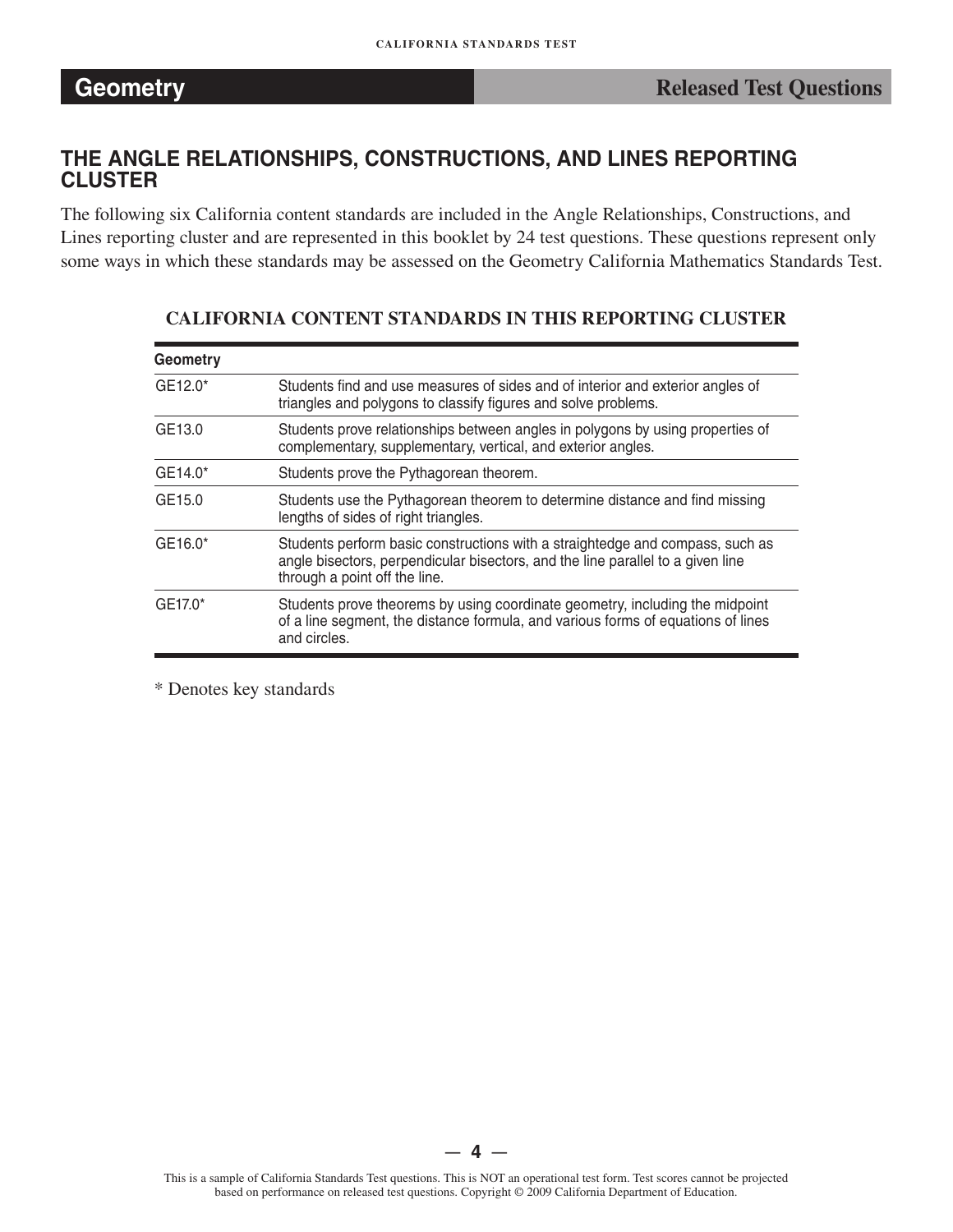# **THE TRIGONOMETRY REPORTING CLUSTER**

The following five California content standards are included in the Trigonometry reporting cluster and are represented in this booklet by 23 test questions. These questions represent only some ways in which these standards may be assessed on the Geometry California Mathematics Standards Test.

## **CALIFORNIA CONTENT STANDARDS IN THIS REPORTING CLUSTER**

| <b>Geometry</b> |                                                                                                                                                                                                                                                                            |
|-----------------|----------------------------------------------------------------------------------------------------------------------------------------------------------------------------------------------------------------------------------------------------------------------------|
| GE18.0*         | Students know the definitions of the basic trigonometric functions defined by the<br>angles of a right triangle. They also know and are able to use elementary<br>relationships between them. For example, $tan(x) = sin(x)/cos(x)$ , $(sin(x))^2 +$<br>$(cos (x))^2 = 1.$ |
| GE19.0*         | Students use trigonometric functions to solve for an unknown length of a side of<br>a right triangle, given an angle and a length of a side.                                                                                                                               |
| GE20.0          | Students know and are able to use angle and side relationships in problems with<br>special right triangles, such as 30°, 60°, and 90° triangles and 45°, 45°, and 90°<br>triangles.                                                                                        |
| $GE21.0*$       | Students prove and solve problems regarding relationships among chords,<br>secants, tangents, inscribed angles, and inscribed and circumscribed polygons<br>of circles.                                                                                                    |
| $GE22.0*$       | Students know the effect of rigid motions on figures in the coordinate plane and<br>space, including rotations, translations, and reflections.                                                                                                                             |

\* Denotes key standards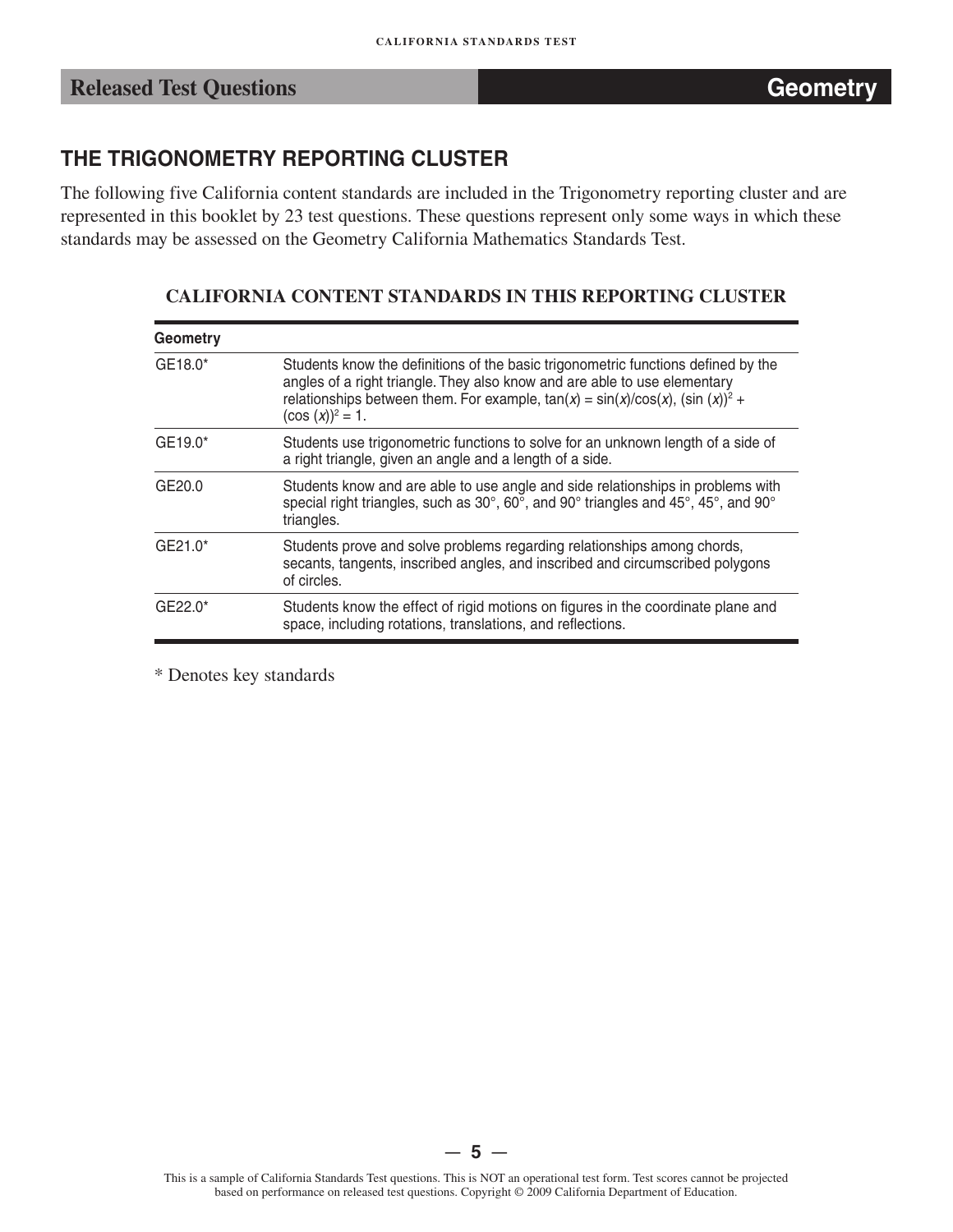# **Geometry** *Released Test Questions*



**1 Which of the following best describes deductive reasoning?** 

- **A** using logic to draw conclusions based on accepted statements
- **B** accepting the meaning of a term without definition
- **C** defining mathematical terms to correspond with physical objects
- **D** inferring a general truth by examining a number of specific examples

CSG00185





**Which of the following conclusions does** *not*  **have to be true?** 

- **A** ∠ 3and ∠4 are supplementary angles.
- **B** Line *l* is parallel to line *m*.
- **C** ∠1 $\cong$ ∠3
- **D** ∠2 $\cong$ ∠3

-**3** 

**Consider the arguments below.** 

- **I. Every multiple of 4 is even. 376 is a multiple of 4. Therefore, 376 is even.**
- **II. A number can be written as a repeating decimal if it is rational. Pi cannot be written as a repeating decimal. Therefore, pi is not rational.**

**Which one(s), if any, use deductive reasoning?** 

- **A** I only
- **B** II only
- **C** both I and II
- **D** neither I nor II

CSG00552

 $\overline{\mathbf{4}}$ **4 Theorem: A triangle has at most one obtuse angle.** 

**Eduardo is proving the theorem above by contradiction. He began by assuming that in �***ABC***, ∠***A* **and ∠***B* **are both obtuse. Which theorem will Eduardo use to reach a contradiction?** 

- **A**  If two angles of a triangle are equal, the sides opposite the angles are equal.
- **B**  If two supplementary angles are equal, the angles each measure 90°.
- **C**  The largest angle in a triangle is opposite the longest side.
- **D**  The sum of the measures of the angles of a triangle is 180°.

CSG00025

— **6** —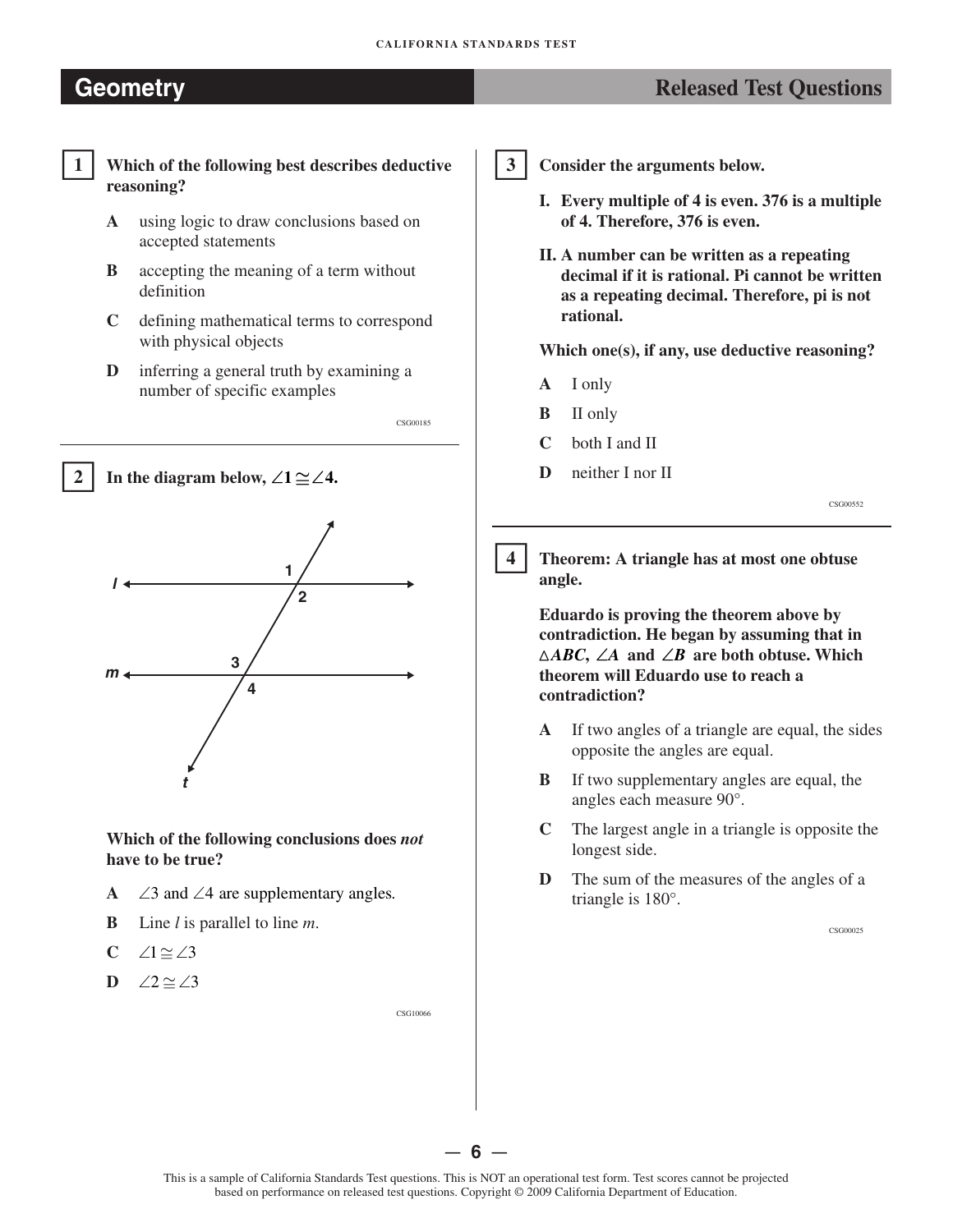5

**5 Use the proof to answer the question below.** 

Given:  $\overline{AB} \cong \overline{BC}$ ; *D* is the midpoint of  $\overline{AC}$ **Prove:**  $\triangle ABD \cong \triangle CBD$ 



| <b>Statement</b> |                                                       | <b>Reason</b> |                               |  |
|------------------|-------------------------------------------------------|---------------|-------------------------------|--|
| 1.               | $AB \cong BC$ ; <i>D</i> is the midpoint of <i>AC</i> |               | Given                         |  |
| 2.               | $AD \cong CD$                                         | 2.            | <b>Definition of Midpoint</b> |  |
| 3.               | $BD \simeq BD$                                        | 3.            | <b>Reflexive Property</b>     |  |
| 4.               | $\triangle ABD \cong \triangle CBD$                   | 4.            |                               |  |
|                  |                                                       |               |                               |  |

## **What reason can be used to prove that the triangles are congruent?**

- **A** AAS
- **B** ASA
- **C** SAS
- **D** SSS

CSG10068

— **7** —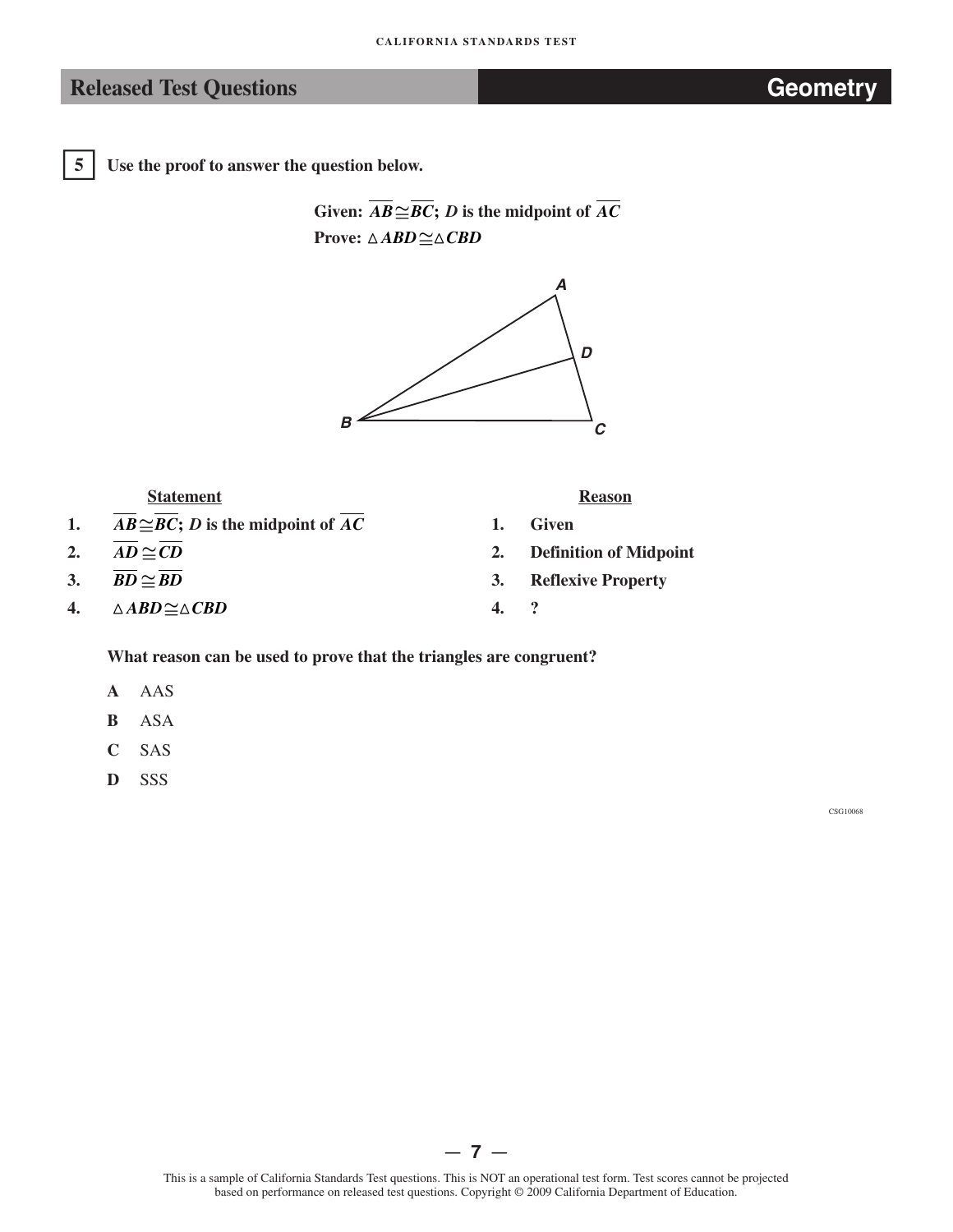-

In the figure below,  $AB > BC$ .



**If we assume that**  $m \angle A = m \angle C$ , it follows that  $AB = BC$ . This contradicts the given statement **that** *AB* **>***BC***. What conclusion can be drawn from this contradiction?** 

- **A**  *m*∠ $A = m ∠ B$
- **B**  *m*∠ $A$  ≠  $m$ ∠ $B$
- **C**   $m∠A = m∠C$
- **D**  *m*∠ $A$  ≠  $m$ ∠ $C$

CSG00524

This is a sample of California Standards Test questions. This is NOT an operational test form. Test scores cannot be projected based on performance on released test questions. Copyright © 2009 California Department of Education.

— **8** —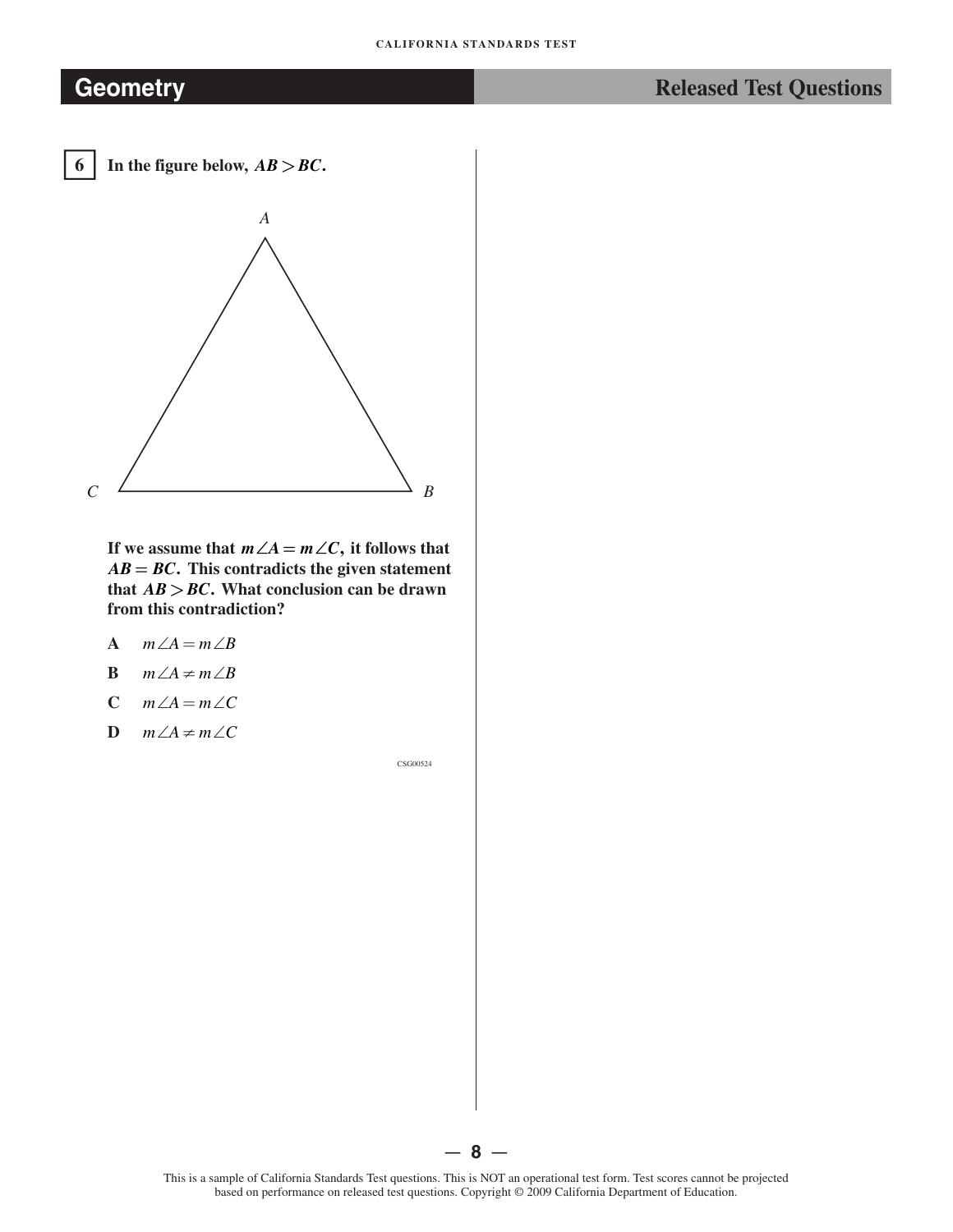-

**7 Use the proof to answer the question below.**

**Given:**  $\angle 2 \cong \angle 3$ 

 **Prove:** ∠1 $\cong$ ∠4



## **Statement Reason**

- **1.**  $\angle 2 \cong \angle 3$  **1. Given**
- **2. ∠ ≅1 ∠ ∠≅ 2; 3 ∠ 4 2. ?**
- **3.**  $\angle 1 \cong \angle 4$  **3.** Transitive Property

## **What reason can be used to justify statement 2?**

- **A** Complements of congruent angles are congruent.
- **B** Vertical angles are congruent.
- **C**  Supplements of congruent angles are congruent.
- **D** Corresponding angles are congruent.

CSG10069

## — **9** —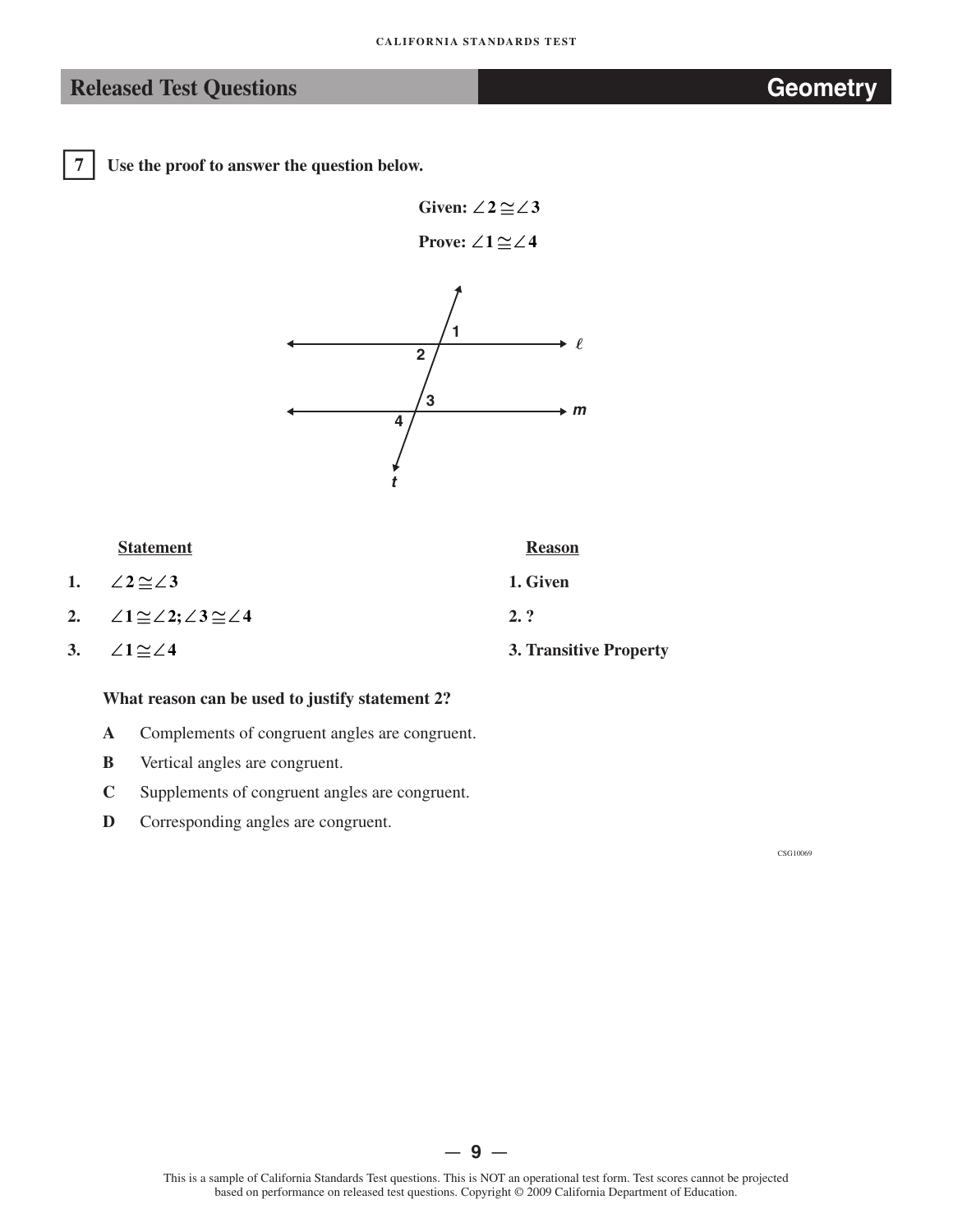# **Geometry Constant Constant Constant Constant Constant Constant Constant Constant Constant Constant Constant Constant Constant Constant Constant Constant Constant Constant Constant Constant Constant Constant Constant Con**

## 8

**8** *"Two lines in a plane always intersect in exactly one point."* 

**Which of the following best describes a**  *counterexample* **to the assertion above?** 

- **A** coplanar lines
- **B** parallel lines
- **C** perpendicular lines
- **D** intersecting lines

-**9 Which figure can serve as a counterexample to the conjecture below?** 

> If one pair of opposite sides of a quadrilateral is parallel, then the quadrilateral is a parallelogram.

- **A** rectangle
- **B** rhombus
- **C** square
- **D** trapezoid

CSG10194

CSG00320

 $|10|$ **10 Given:** *TRAP* **is an isosceles trapezoid with diagonals** *RP* **and** *TA***. Which of the following**  *must* **be true?** 

- **A**  $\overline{RP} \perp \overline{TA}$
- **B**  $\overline{RP} \parallel \overline{TA}$
- $C$   $\overline{RP} \simeq \overline{TA}$
- **D**  $\overline{RP}$  bisects  $\overline{TA}$

CSG00260

-**11 A conditional statement is shown below.** 

> If a quadrilateral has perpendicular diagonals, then it is a rhombus.

**Which of the following is a counterexample to the statement above?** 







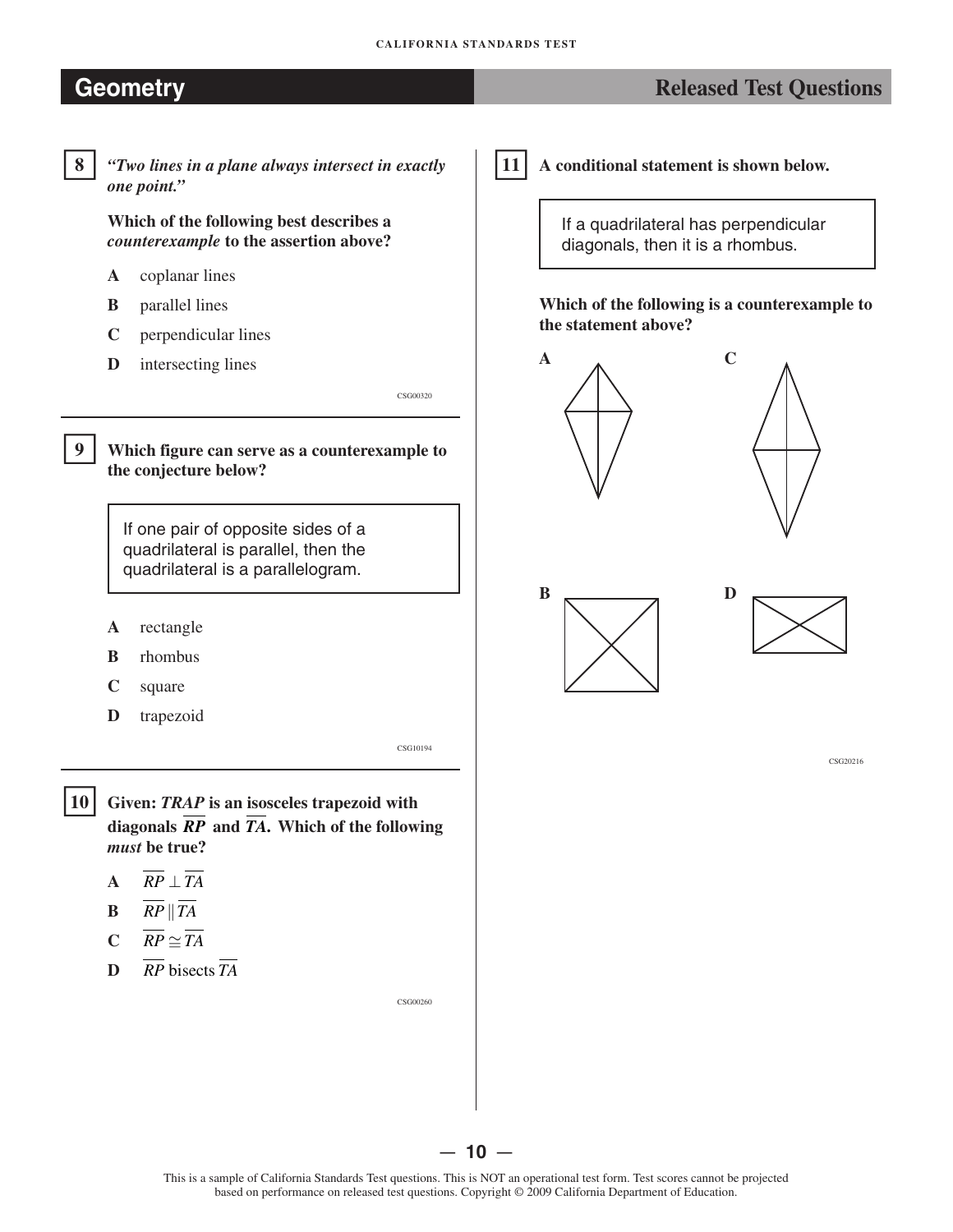-**12 Students in a class rewrote theorems in their own words. One student wrote the following statement.** 

> The area of a parallelogram is the product of any base (*b*) and any height (*h*).

**Which figure shows a counterexample to prove the statement** *false***?** 











CSG10102

## 13 **13 Which triangles must be similar?**

- **A** two obtuse triangles
- **B** two scalene triangles with congruent bases
- **C** two right triangles
- **D** two isosceles triangles with congruent vertex angles

CSG00578

## $|14|$ **14 Which of the following facts would be sufficient to prove that triangles** *ABC* **and** *DBE* **are similar?**



- **A**  *CE* and *BE* are congruent.
- **B ∠***ACE* is a right angle.
- **C**  *AC* and *DE* are parallel.
- **D**  ∠ $A$  and ∠ $B$  are congruent.

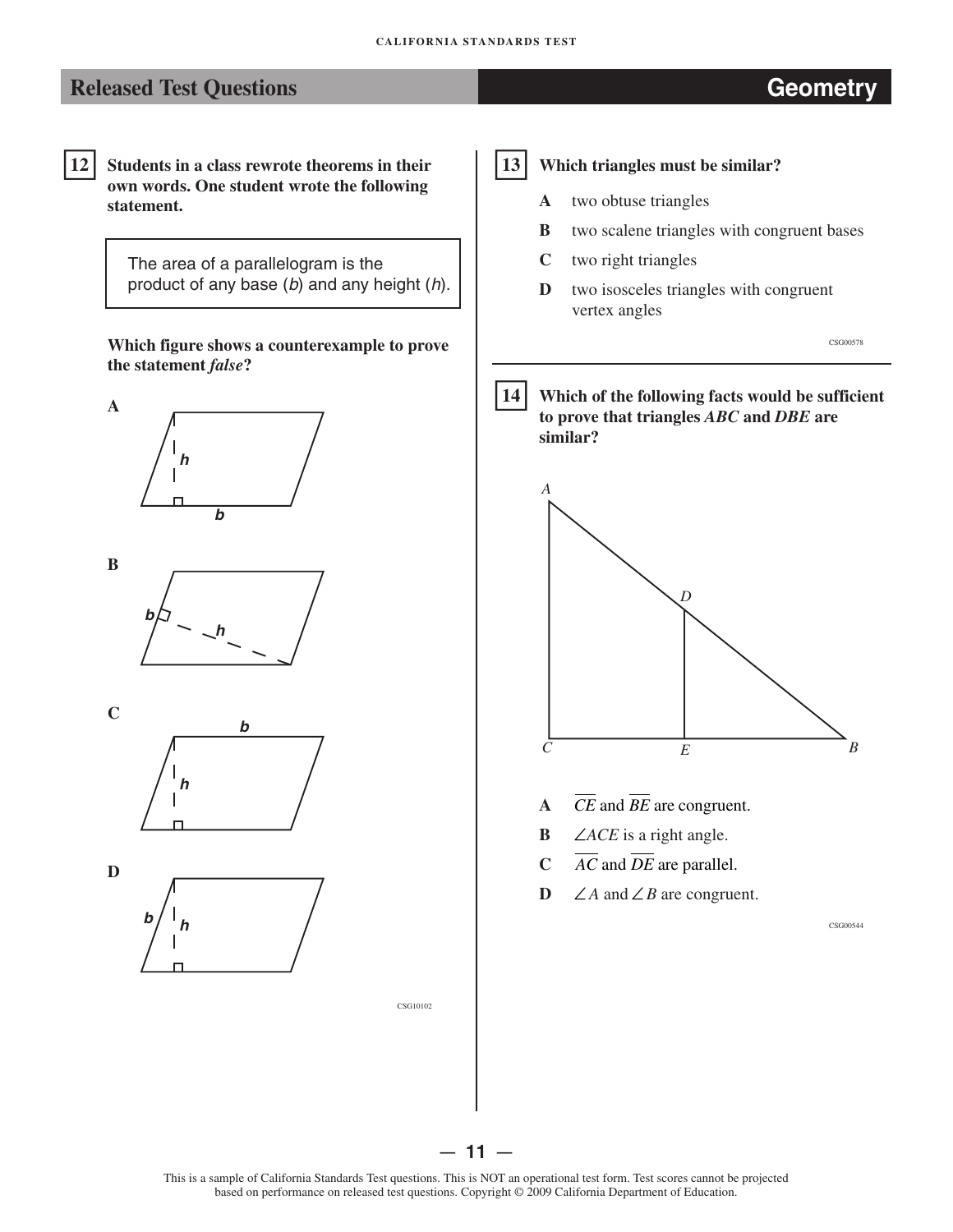# **Geometry Released Test Questions** *Released Test Questions*

15

**15 Parallelogram** *ABCD* **is shown below.** 



**Which pair of triangles can be established to be congruent to prove that**  $∠DAB \cong ∠BCD$ **?** 

- **A**  $\triangle ADC$  and  $\triangle BCD$
- **B**  $\triangle AED$  and  $\triangle BEC$
- **<sup>C</sup>**�*DAB* and �*BCD*
- $D \triangle DEC$  and  $\triangle BEA$

 $16$ If  $\triangle ABC$  and  $\triangle XYZ$  are two triangles such that  $\frac{AB}{\mu} = \frac{BC}{\mu}$ , which of the following would *XY YZ*  **be sufficient to prove the triangles are similar?** 

- **A** ∠ $A \simeq \angle X$
- **B** ∠*B* $\cong$ ∠*Y*
- **C** ∠ ≅*C* ∠*Z*
- **D** ∠ ≅*X* ∠*Y*

CSG10218

CSG10146

17 **17 In parallelogram** *FGHI***, diagonals** *IG* **and** *FH*  **are drawn and intersect at point** *M***. Which of the following statements** *must* **be true?** 

- **A**  �*FGI* must be an obtuse triangle.
- **B**  △*HIG* must be an acute triangle.
- **C**   $\triangle FMG$  must be congruent to  $\triangle HMG$ .
- **D**   $\triangle GMH$  must be congruent to  $\triangle IMF$ .

CSG00559

18 **18 Which of the following** *best* **describes the triangles shown below?** 



- **A** both similar and congruent
- **B** similar but not congruent
- **C** congruent but not similar
- **D** neither similar nor congruent

CSG00478

This is a sample of California Standards Test questions. This is NOT an operational test form. Test scores cannot be projected based on performance on released test questions. Copyright © 2009 California Department of Education.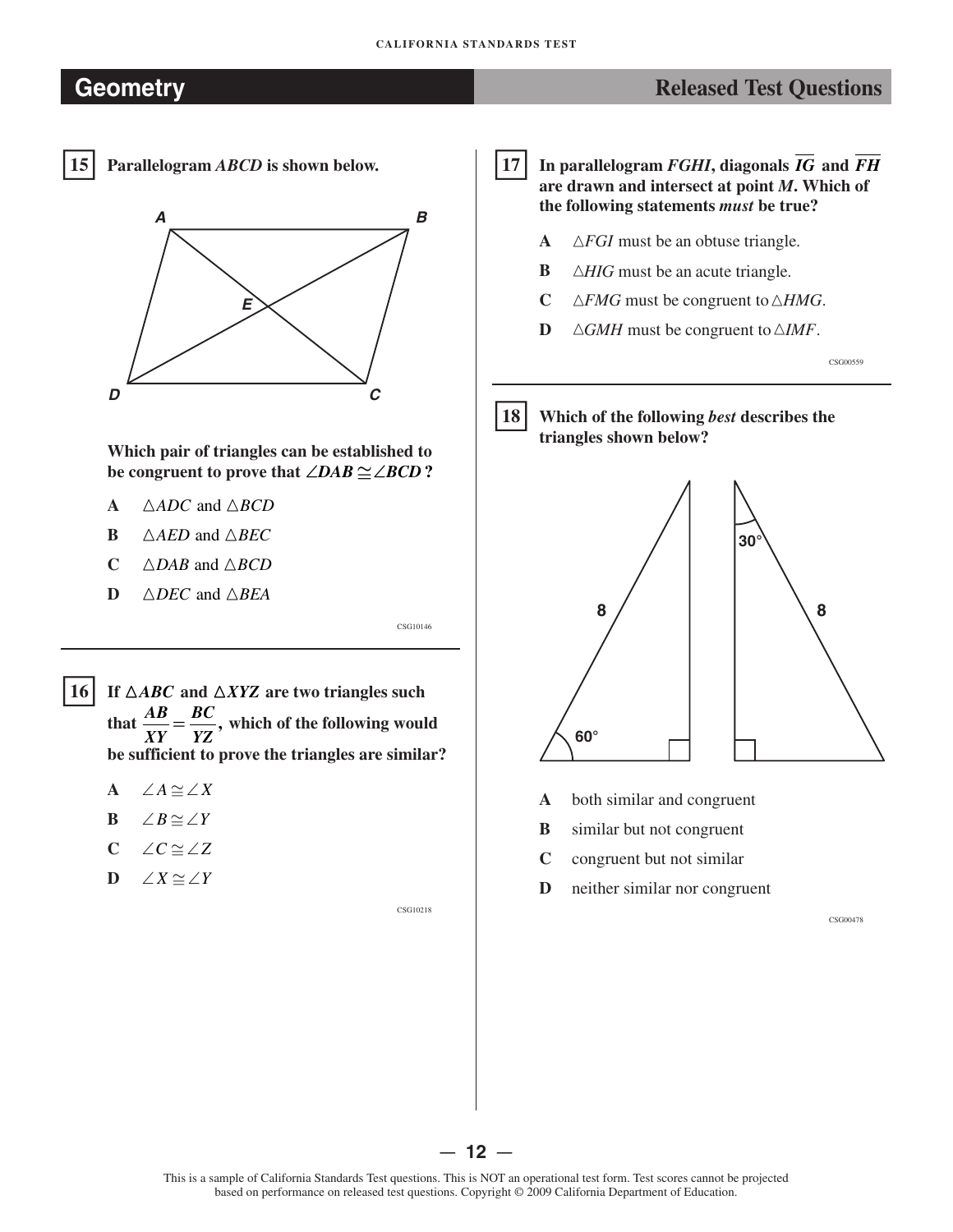19 **19 Which of the following statements must be true if**  $\triangle GHI \sim \triangle JKL$ ?



- **A**  The two triangles must be scalene.
- **B** The two triangles must have exactly one acute angle.
- **C**  At least one of the sides of the two triangles must be parallel.
- **D** The corresponding sides of the two triangles must be proportional.

**20 Which method listed below could** *not* **be used to prove that two triangles are congruent?** 

20

- **A**  Prove all three sets of corresponding sides congruent.
- **B** Prove all three sets of corresponding angles congruent.
- **C**  Prove that two sides and an included angle of one triangle are congruent to two sides and an included angle of the other triangle.
- **D** Prove that two angles and an included side of one triangle are congruent to two angles and an included side of the other triangle.

CSG10151

CSG20074

21 **In the figure below,**  $\overline{AC}$   $\cong$   $\overline{DF}$  and  $\angle A$   $\cong$   $\angle D$ .





**Which additional information would be enough to prove that**  $\triangle ABC \cong \triangle DEF$ ?

- $\overline{AB} \simeq \overline{DE}$
- **B**  $\overline{AB} \cong BC$
- $C$   $\overline{BC} \simeq \overline{EF}$
- $\overline{DC} \cong \overline{DE}$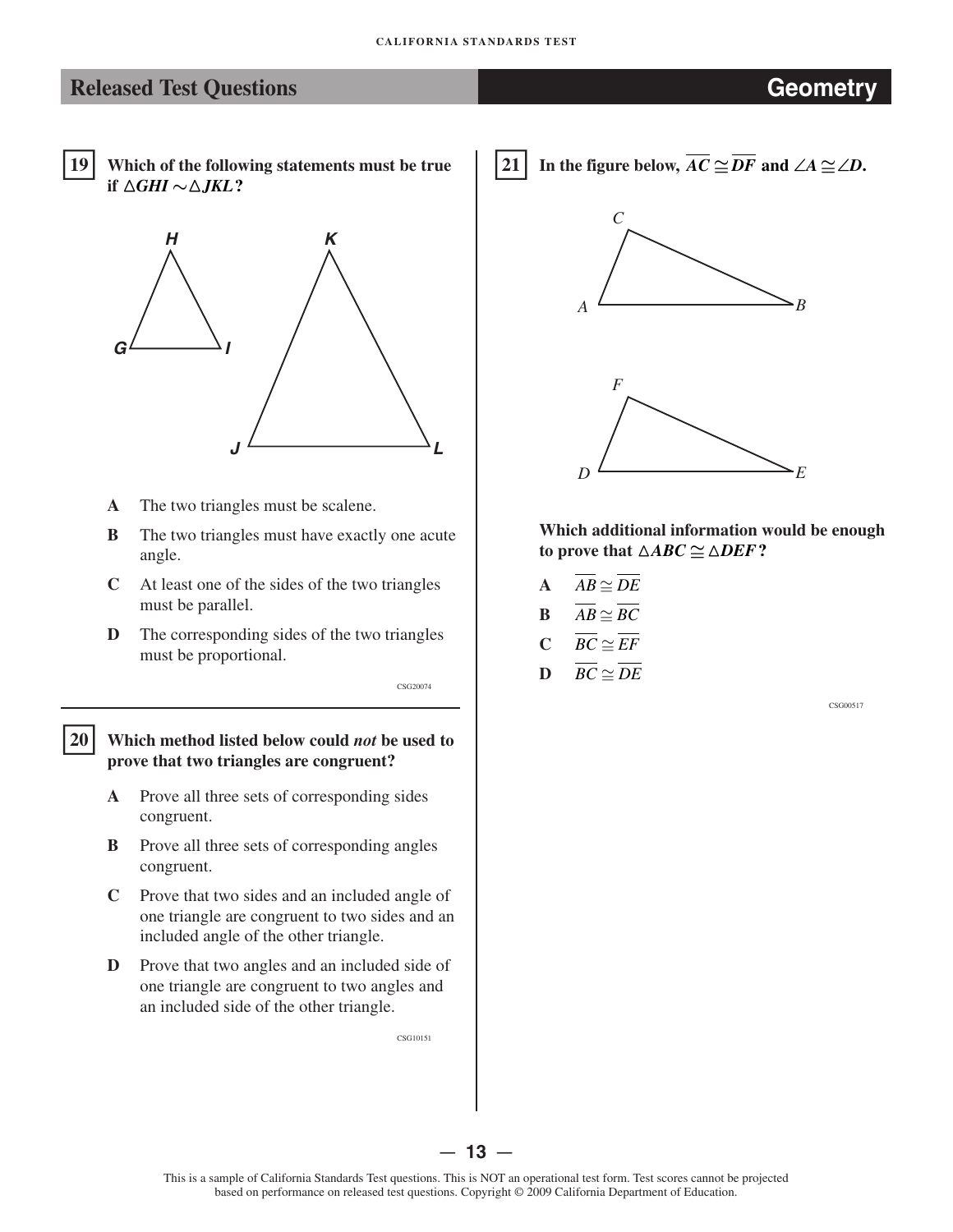



**Which theorem or postulate can be used to prove**  $\triangle AED \sim \triangle BEC$  ?

- **A**  AA
- **B**  SSS
- **C**  ASA
- **D**  SAS

 $23<sup>1</sup>$ Given: *E* is the midpoint of  $\overline{CD}$ ;  $\angle C \cong \angle D$ 



## **Which of the following statements** *must* **be true?**

**A B C D**  ∠ ≅*A* ∠*D*  ∠ ≅*B* ∠*C*   $\overline{CE} \cong \overline{BE}$  $\overline{AC} \cong \overline{BD}$ 

CSG10078





— **14** —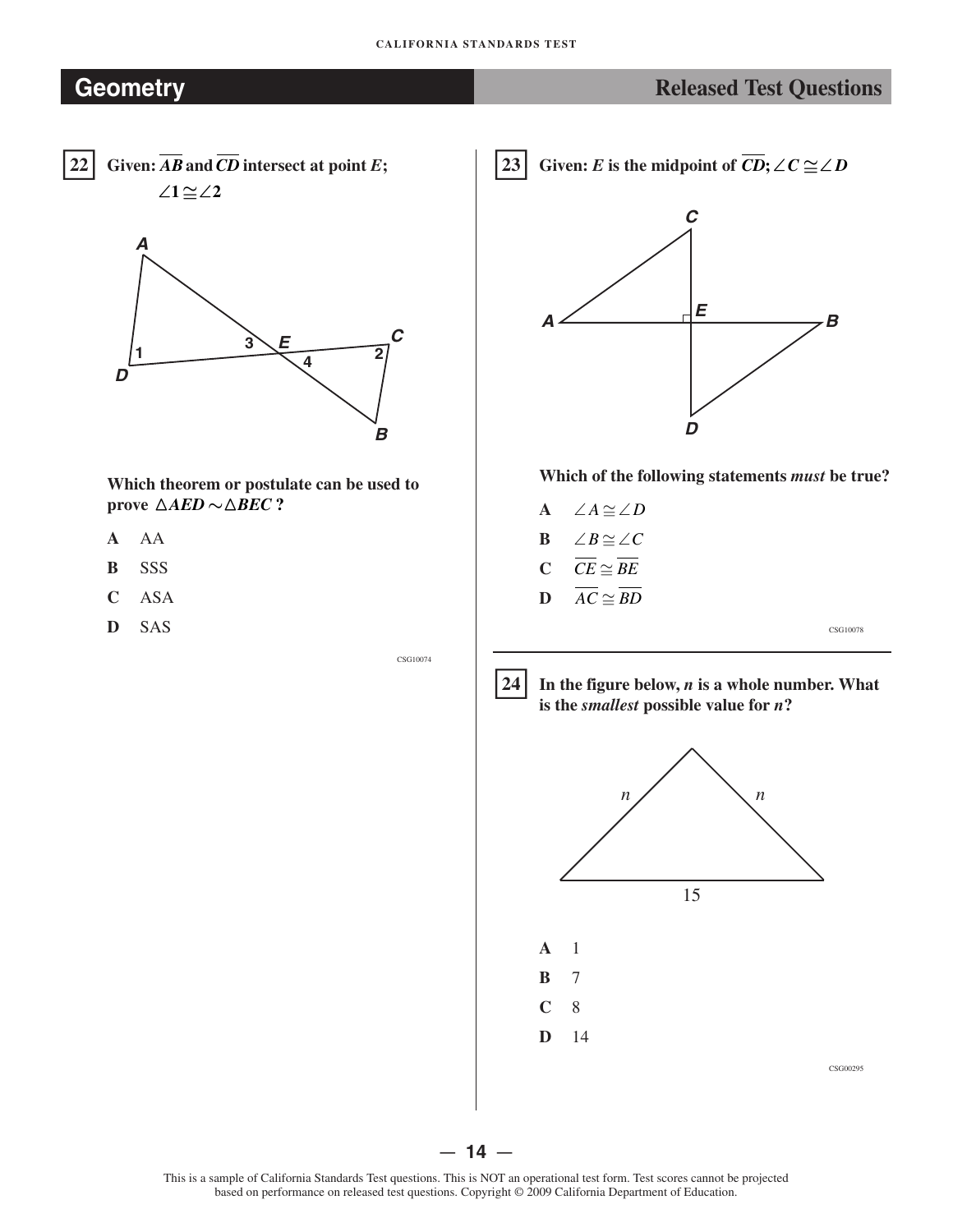## **Released Test Questions Geometry**



- **A** 2, 2, 5
- **B** 3, 3, 5
- $C = 4, 4, 8$
- **D** 5, 5, 15

CSG10041

 $26<sup>1</sup>$ 

 **26 In the accompanying diagram, parallel lines** *<sup>l</sup>* **and** *m* **are cut by transversal** *t***.**



**Which statement about angles 1 and 2** *must* **be true?**

- **A** ∠1  $\cong$  ∠2.
- **B**  $\angle 1$  is the complement of  $\angle 2$ .
- **C**  $\angle 2$  *L* is the supplement of  $\angle 2$ *.*
- **D**  $\angle$ 1 and  $\angle$ 2 are right angles.

CSG00579

27

 **27 What values of** *a* **and** *b* **make quadrilateral**  *MNOP* **a parallelogram?**



 $|28|$ 

 **28 Quadrilateral** *ABCD* **is a parallelogram. If adjacent angles are congruent, which statement must be true?**

- **A** Quadrilateral *ABCD* is a square.
- **B** Quadrilateral *ABCD* is a rhombus.
- **C** Quadrilateral *ABCD* is a rectangle.
- **D** Quadrilateral *ABCD* is an isosceles trapezoid.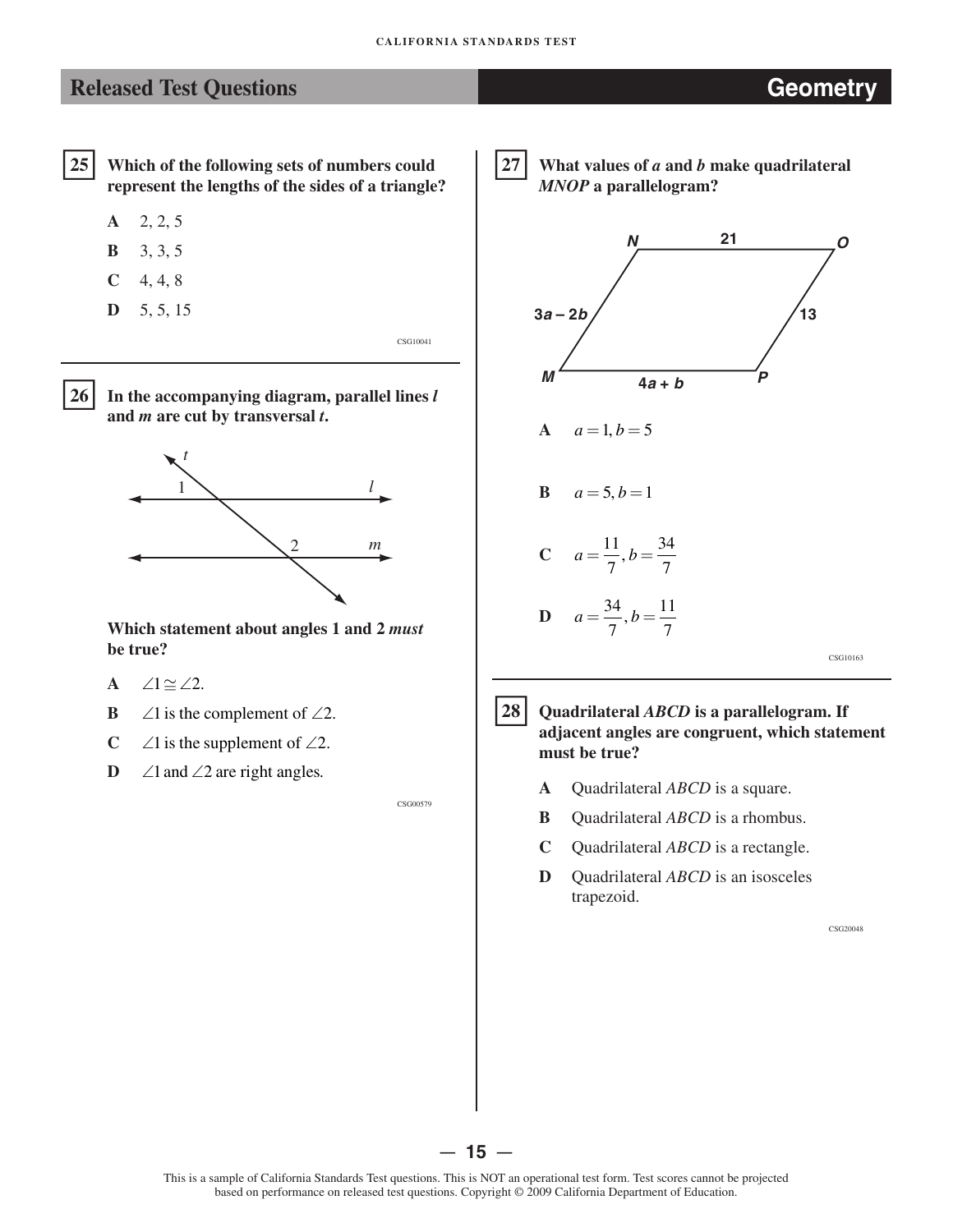## **Geometry Constant Constant Constant Constant Constant Constant Constant Constant Constant Constant Constant Constant Constant Constant Constant Constant Constant Constant Constant Constant Constant Constant Constant Con**



For the quadrilateral shown below, what is  $m\angle a + m\angle c$ ?







CSG20236

31 **31 The diameter of a circle is 12 meters. If point**  $P$  **is in the same plane as the circle, and is 6 meters from the center of the circle, which** *best* **describes the location of point** *P***?** 

- **A** Point *P* must be on the circle.
- **B** Point *P* must be inside the circle.
- **C** Point *P* may be either outside the circle or on the circle.
- **D** Point *P* may be either inside the circle or on the circle.

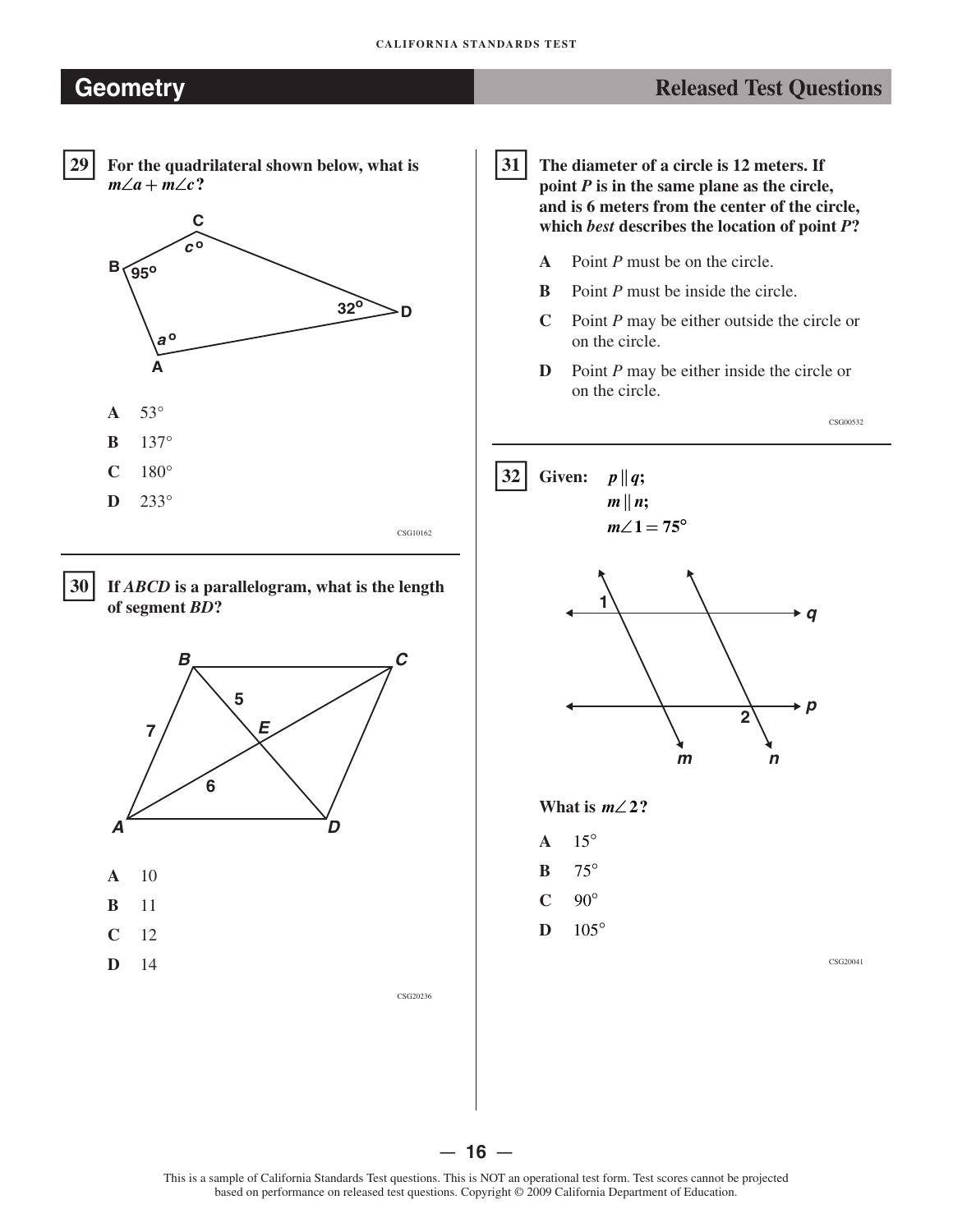## **Released Test Questions <b>CEOMETRY Geometry**



**A right circular cone has radius 5 inches and height 8 inches.** 



**What is the lateral area of the cone? (Lateral**  area of cone  $= \pi r l$ , where  $l =$  slant height)

- **A**  $40\pi$  sq in.
- **B**  $445\pi$  sq in.
- **C**  $5\pi\sqrt{39}$  sq in.
- **D**  $5\pi\sqrt{89}$  sq in.

CSG00053

34 **34 Figure** *ABCD* **is a kite.** 



**What is the area of figure** *ABCD***, in square centimeters?** 

- **A** 120
- **B** 154
- **C** 168
- **D** 336

CSG20157

 $|35|$ **35 If a cylindrical barrel measures 22 inches in diameter, how many inches will it roll in 8 revolutions along a smooth surface?** 

- **A** 121*π* in.
- **B** 168*π* in.
- **C**  $176\pi$  in.
- **D**  $228\pi$  in.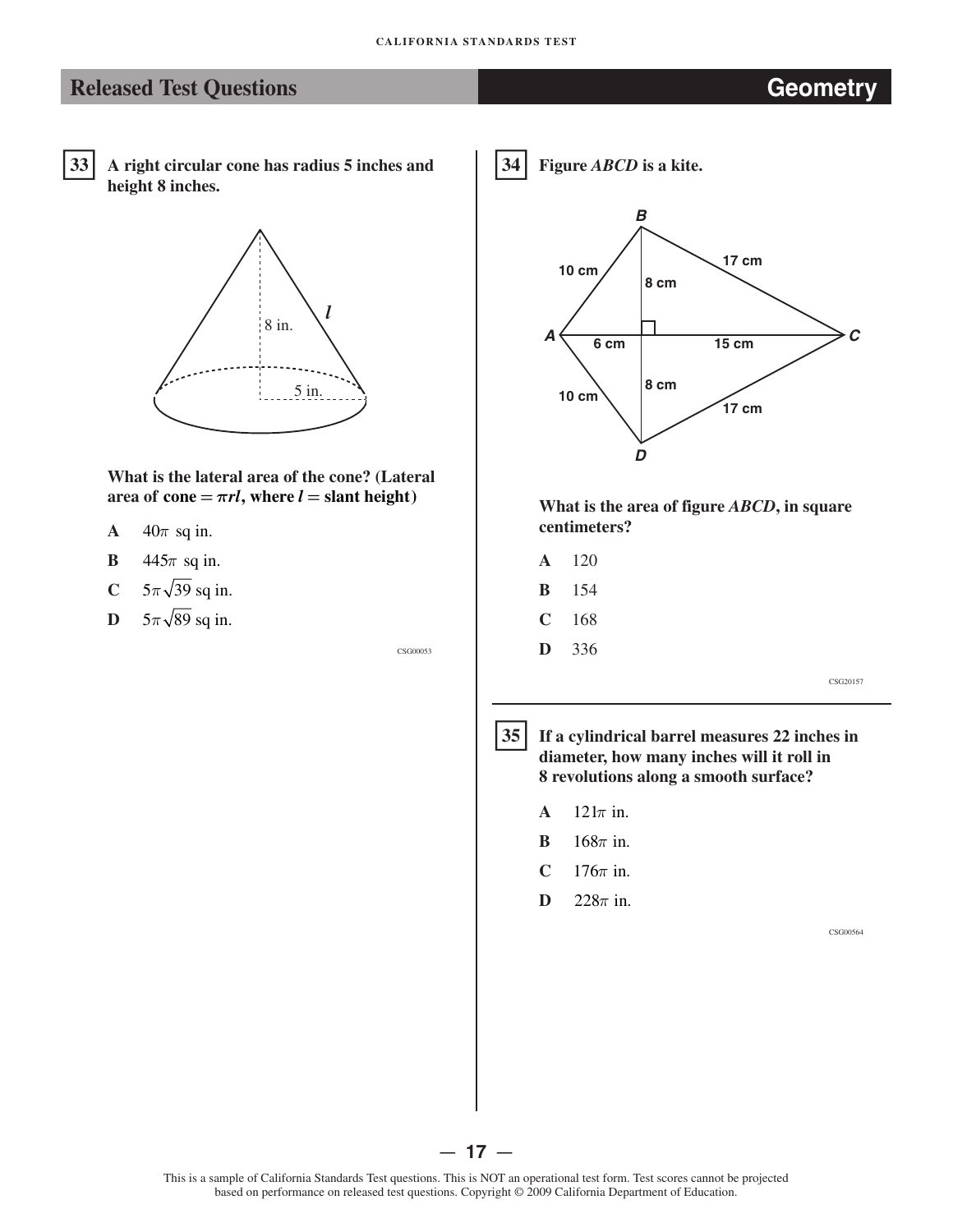# **Geometry Constants and Constants and Constants and Constants and Constants and Constants and Constants and Constants and Constants and Constants and Constants and Constants and Constants and Constants and Constants and**

- $36$ **36 A sewing club is making a quilt consisting of 25 squares with each side of the square measuring 30 centimeters. If the quilt has five rows and five columns, what is the perimeter of the quilt?** 
	- **A** 150 cm
	- **B** 300 cm
	- **C** 600 cm
	- **D** 900 cm

**37 The minute hand of a clock is 5 inches long. What is the area of the circle, in square inches, created as the hand sweeps an hour?** 

 $A = 10\pi$ 

 $|37|$ 

- $B = 20\pi$
- $C = 25\pi$
- $D = 100\pi$

CSG10223

CSG20111

38 **38 The four sides of this figure will be folded up and taped to make an open box.** 



## **What will be the volume of the box?**

- $A = 50 \text{ cm}^3$
- $B$  75 cm<sup>3</sup>
- $C = 100 \text{ cm}^3$
- **D**  $125 \text{ cm}^3$

CSG00299

based on performance on released test questions. Copyright © 2009 California Department of Education.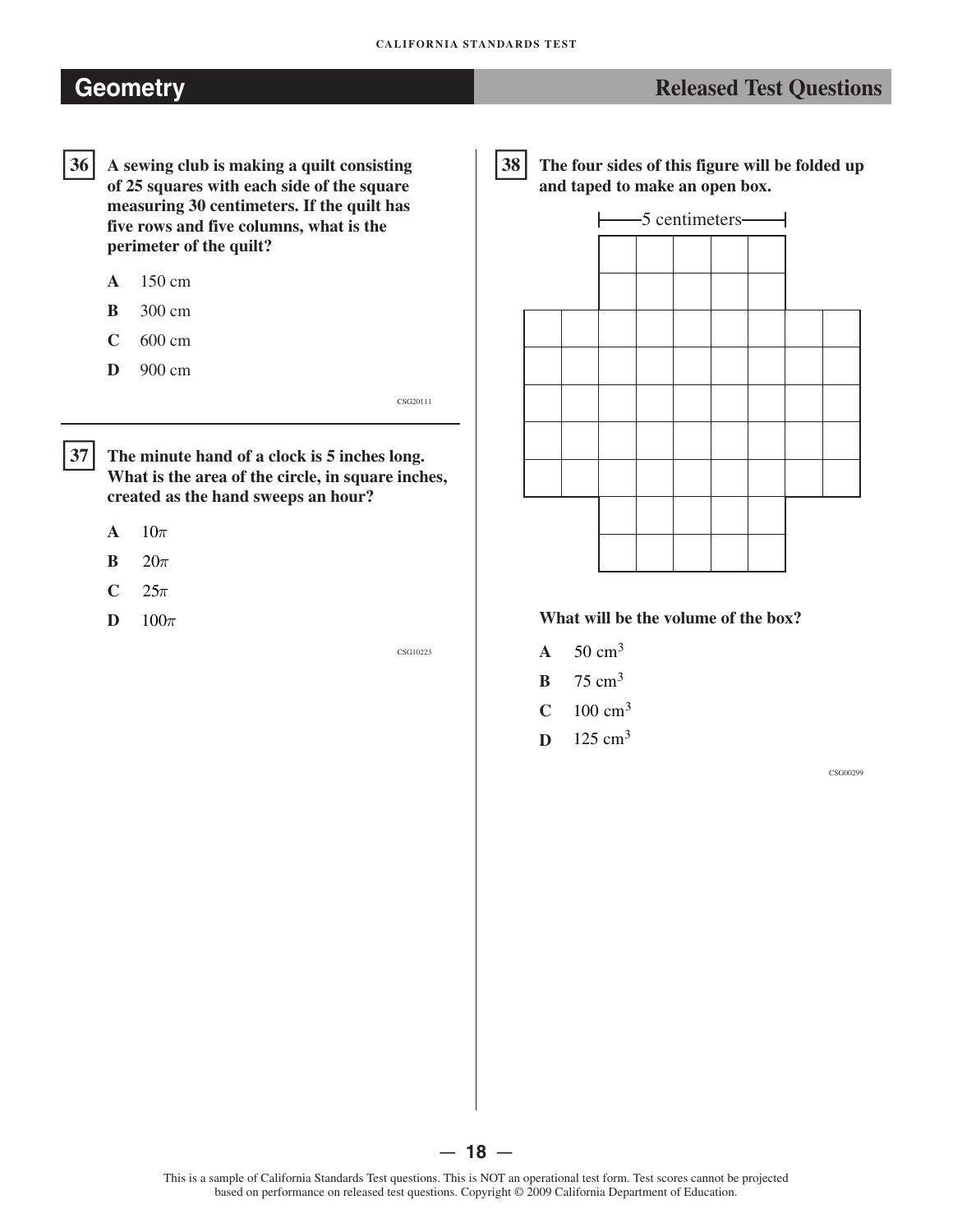## **Released Test Questions Geometry**

39 **39 A classroom globe has a diameter of 18 inches.**



**Which of the following is the approximate surface area, in square inches, of the globe?**   $(\text{Surface Area} = 4\pi r^2)$ 

- **A** 113.0
- **B** 226.1
- **C** 254.3
- **D** 1017.4

CSG20238

CSG10086

 $40<sup>1</sup>$ 

 **40 Vik is constructing a spherical model of Earth for his science fair project. His model has a radius of 24 inches. Since roughly 75% of Earth's surface is covered by water, he wanted to paint 75% of his model blue to illustrate this fact. Approximately how many square inches on his model will be painted blue?**  $(Surface Area = 4\pi r^2)$ 

- **A** 5426
- **B** 7235
- **C** 43,407
- **D** 57,877

41

 **41 The rectangle shown below has length 20 meters and width 10 meters.**



**If four triangles are removed from the rectangle as shown, what will be the area of the remaining figure?**

- **A**  $136 \text{ m}^2$
- **B**  $144 \text{ m}^2$
- $C = 168$  m<sup>2</sup>
- $D$  184 m<sup>2</sup>

CSG00012





— **19** —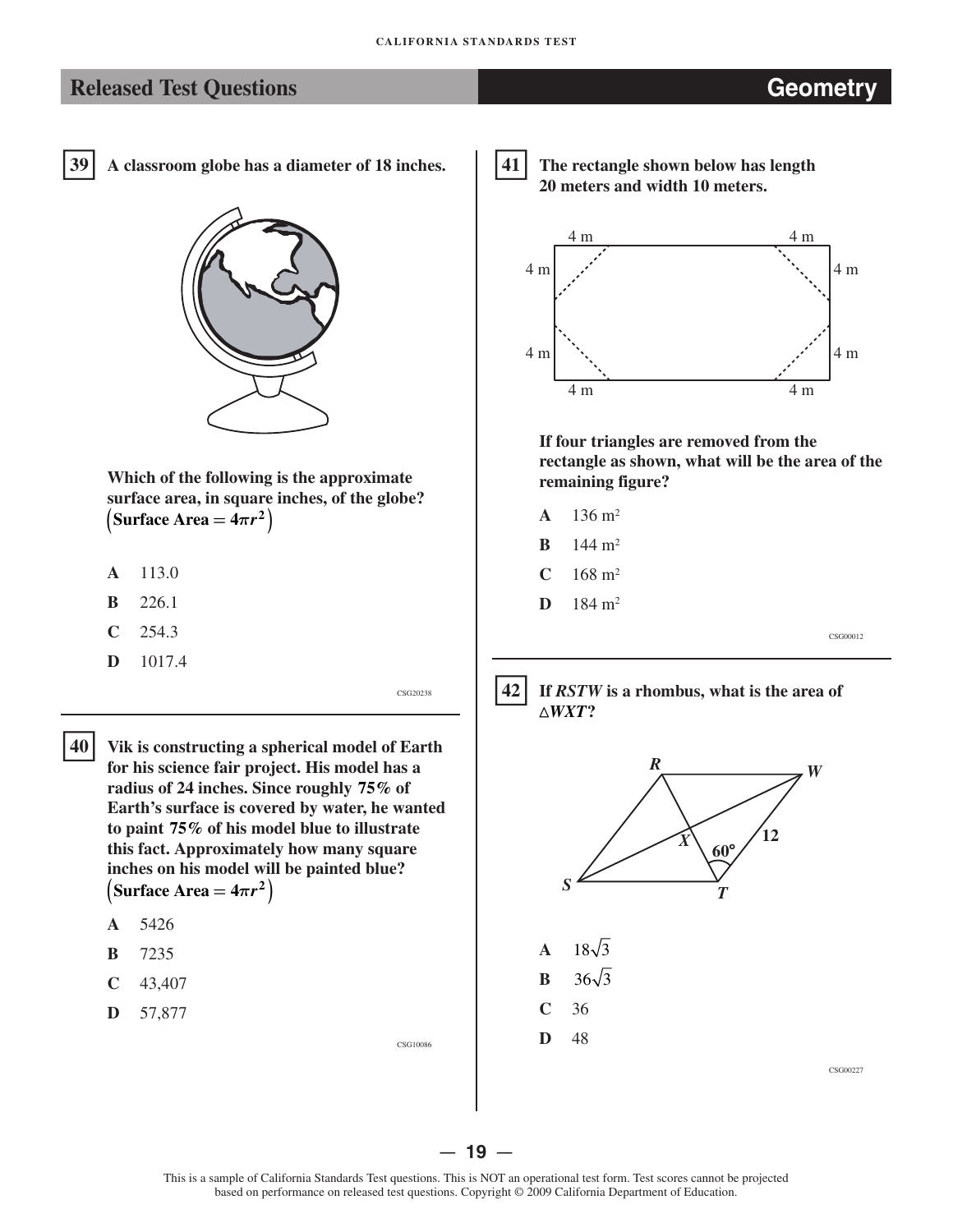# **Geometry Released Test Questions** *Released Test Questions*



**43 What is the area, in square units, of the trapezoid shown below?** 



44

**44 The figure below is a square with four congruent parallelograms inside.** 



**What is the area, in square units, of the shaded portion?** 

- **A** 60
- **B** 84
- **C** 114
- **D** 129

45

**45 What is the area, in square meters (m), of the trapezoid shown below?** 





**46 What is the area, in square inches (in.), of the triangle below?** 

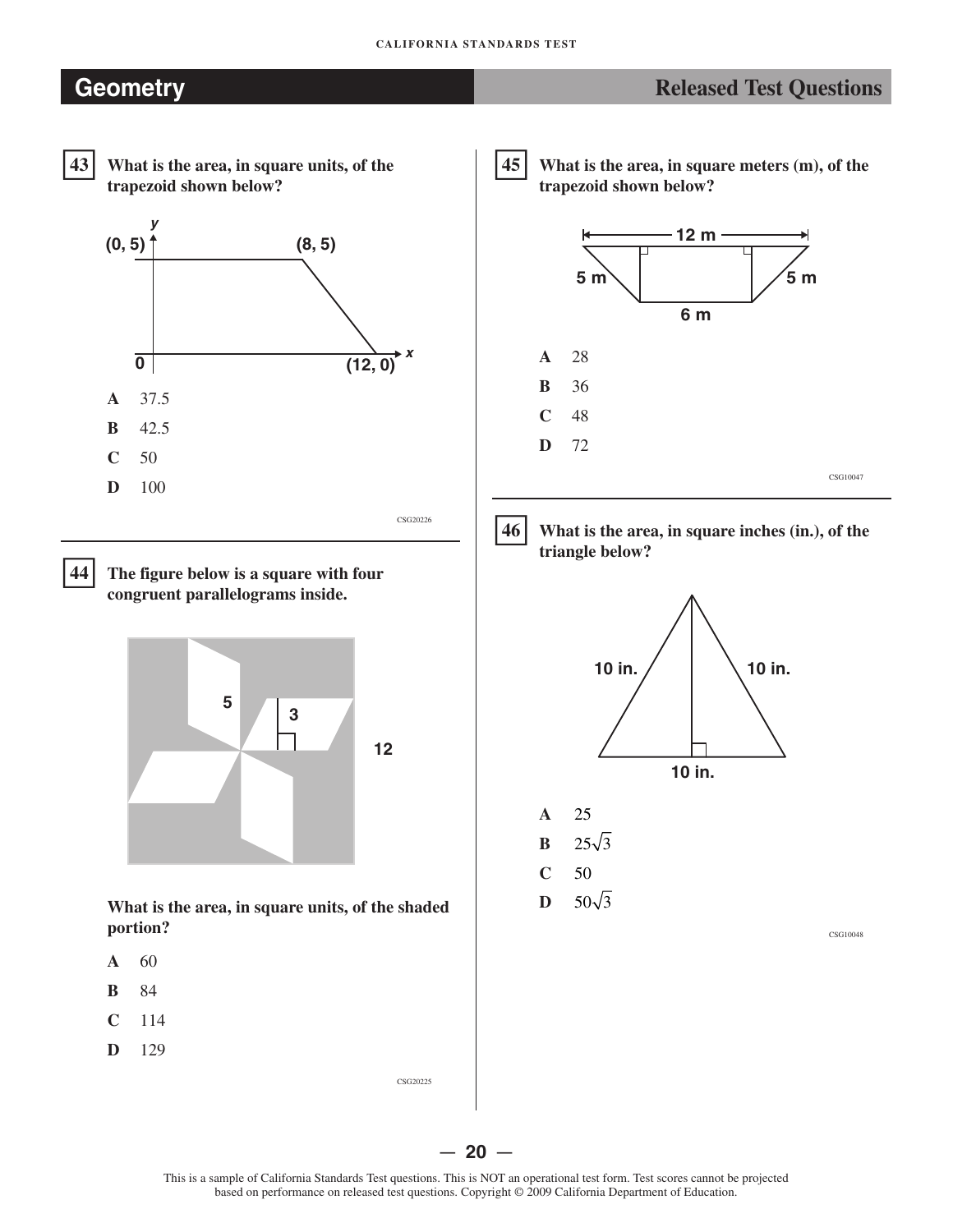

— **21** —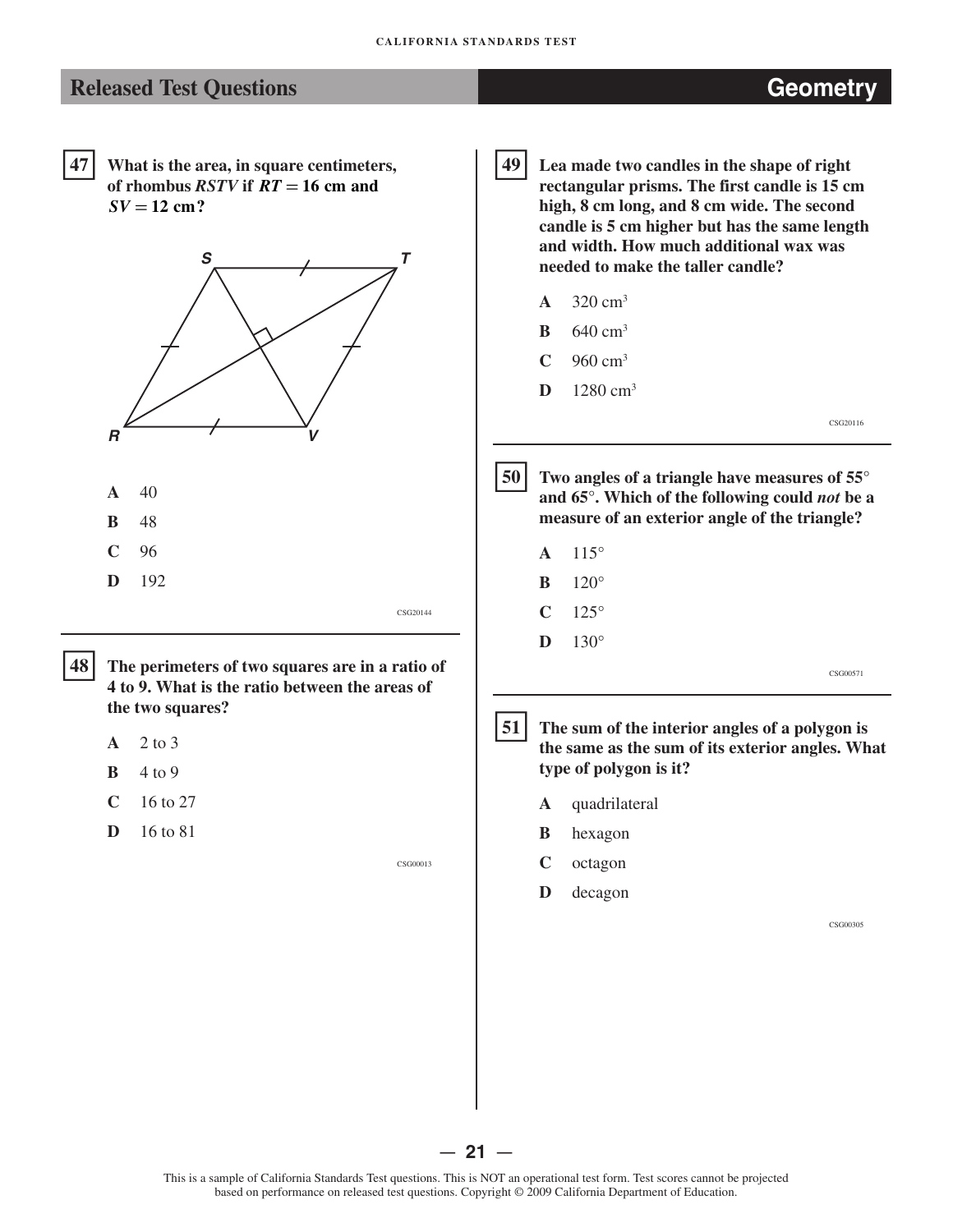## **CALIFORNIA STANDARDS TEST**

# **Geometry Released Test Questions Released Test Questions**



— **22** —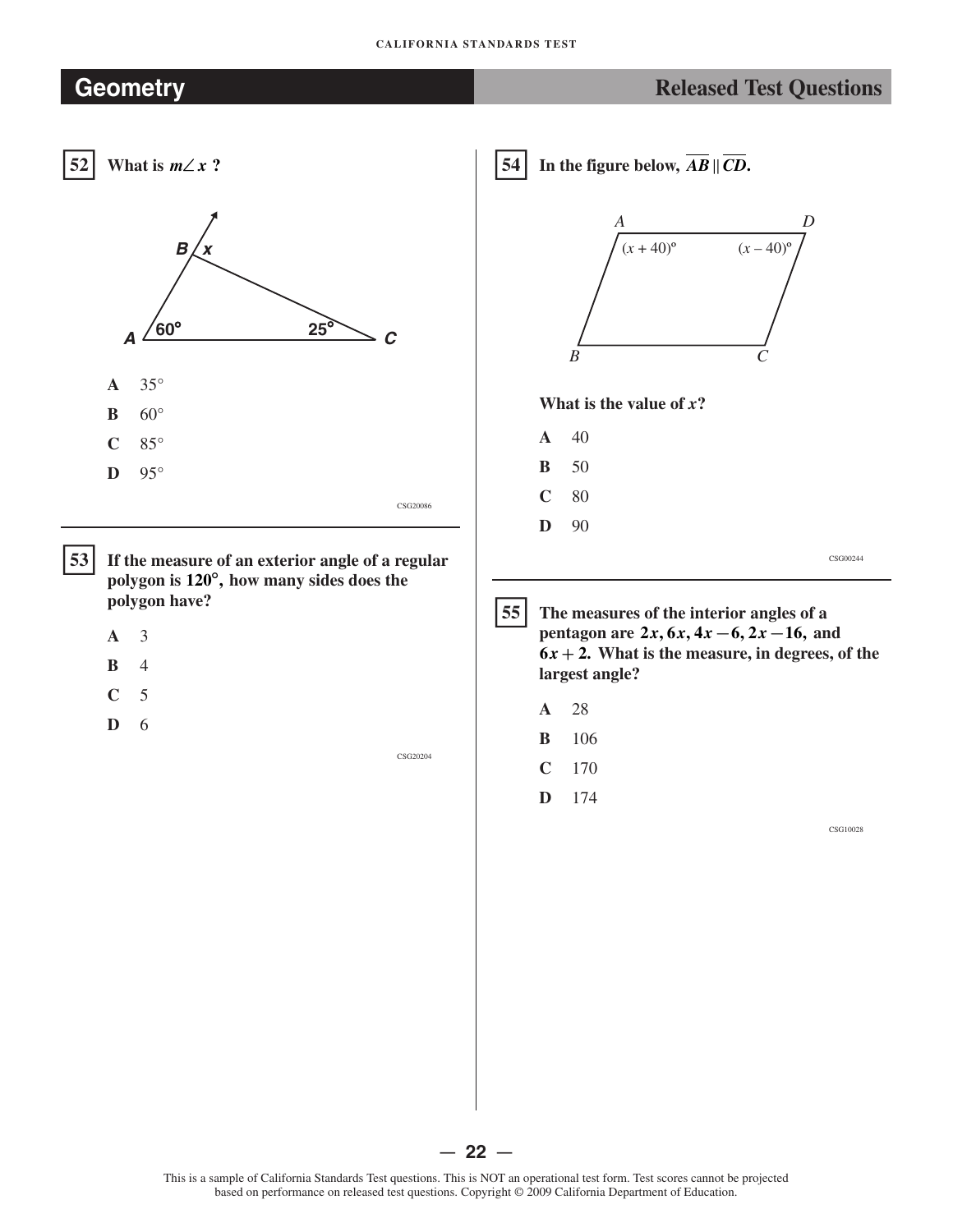58

# **Released Test Questions <b>CEO CEO ACCESS Geometry**



- **B**  30°
- **C**  45°
- **D**  60°

CSG00039



- **A**  34°
- **B**  56°
- **C**  64°
- **D**  92°

CSG20179

**What is**  $m \angle WZX$ **?** *V Y*  **132º 52º**  *Z X W*   $A \quad 80^\circ$ **B** 90° **C** 100° **D** 110° CSG30022  $\overline{59}$ **59 What is the measure of an exterior angle of a** 

- **regular hexagon?**   $A \quad 30^{\circ}$ **B** 60°
- $C \t120^\circ$
- **D** 180°

CSG00570



This is a sample of California Standards Test questions. This is NOT an operational test form. Test scores cannot be projected based on performance on released test questions. Copyright © 2009 California Department of Education.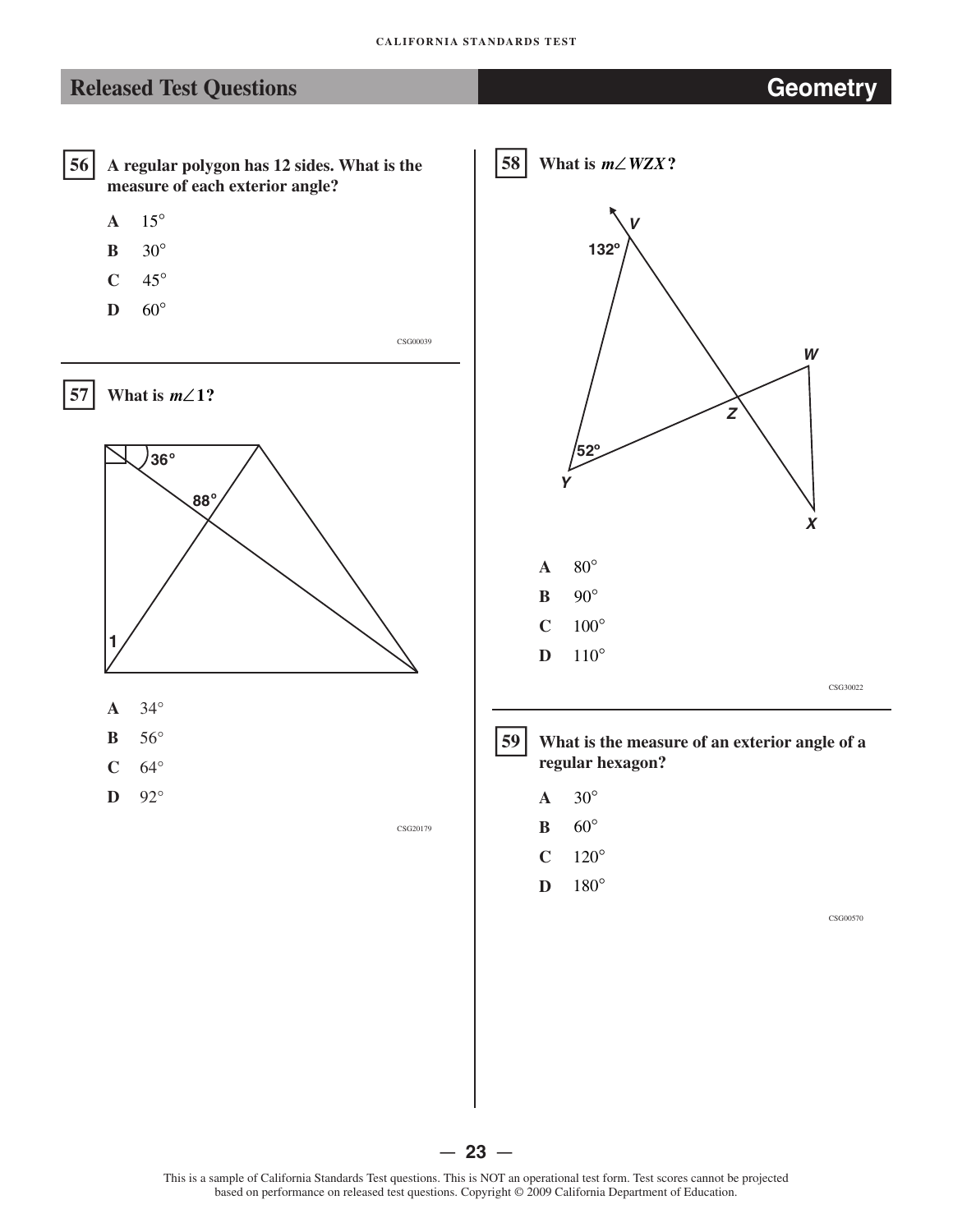# **Geometr y Released Test Questions**

- 60
- **60 A diagram from a proof of the Pythagorean theorem is pictured below.**



## **Which statement would** *not* **be used in the proof of the Pythagorean theorem?**

- **A** The area of a triangle equals  $\frac{1}{2}ab$ .<br>**B** The four right triangles are congru
- The four right triangles are congruent.
- **C**  The area of the inner square is equal to half of the area of the larger square.
- **D** The area of the larger square is equal to the sum of the areas of the smaller square and the four congruent triangles.

CSG10192

61 **61 A right triangle's hypotenuse has length 5. If one leg has length 2, what is the length of the other leg?** 

| $A \quad 3$    |                              |  |          |
|----------------|------------------------------|--|----------|
|                | $\mathbf{B} \quad \sqrt{21}$ |  |          |
|                | $C \sqrt{29}$                |  |          |
| $\mathbf{D}$ 7 |                              |  |          |
|                |                              |  | CSG00566 |

 $62$ **62 A new pipeline is being constructed to re-route its oil flow around the exterior of a national wildlife preserve. The plan showing the old pipeline and the new route is shown below.** 



**About how many extra miles will the oil flow once the new route is established?** 

- **A** 24
- **B** 68
- **C** 92
- **D** 160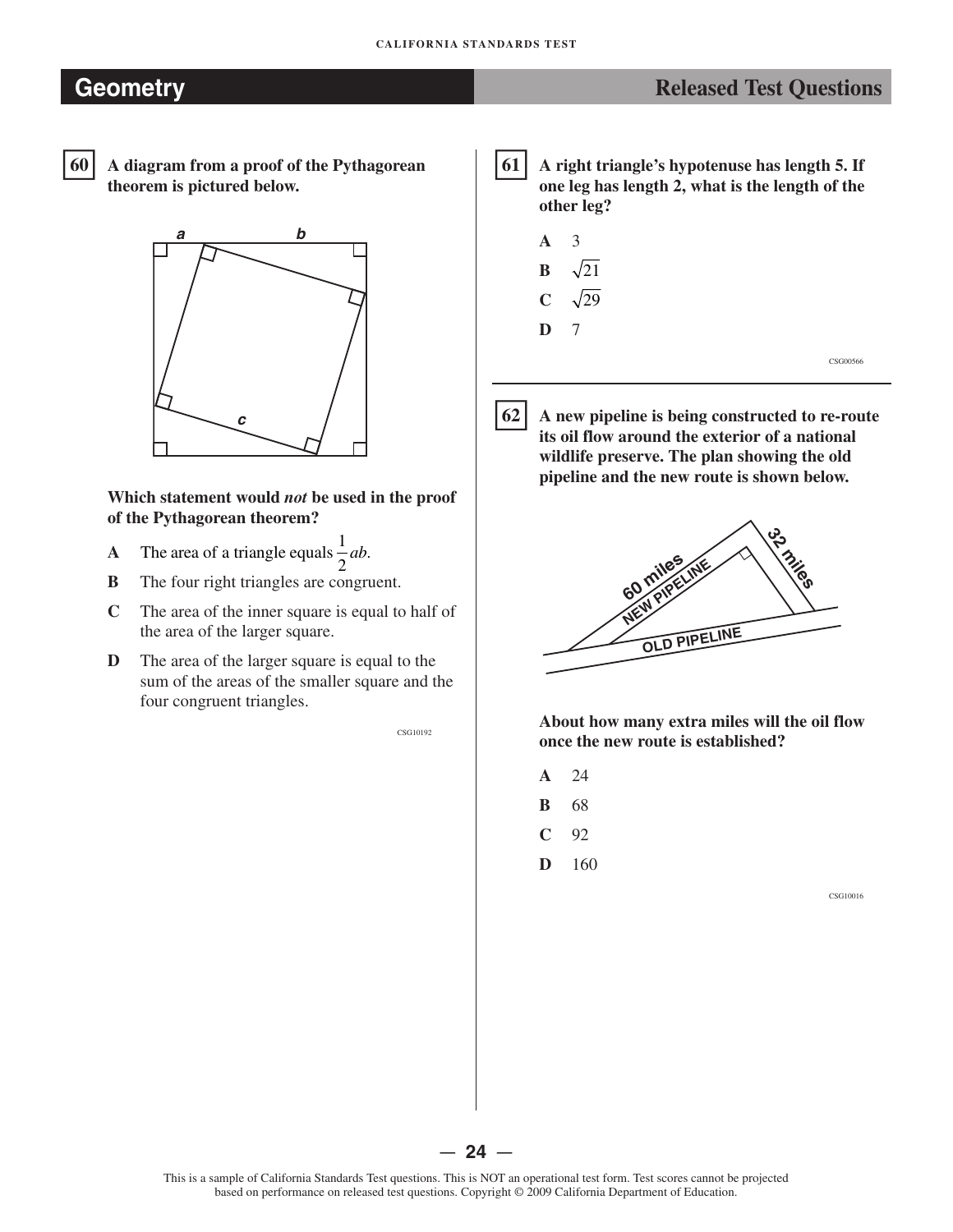

**63 What is the height of this rectangle?** 



- **A** 1 unit
- **B** 6 units
- $C = \sqrt{15}$  units
- $\overline{\mathbf{D}}$   $\sqrt{113}$  units

CSG00473

-**64** 

**Marsha is using a straightedge and compass to do the construction shown below.** 



**Which** *best* **describes the construction Marsha is doing?** 

- **A** a line through *P* parallel to line *l*
- **B** a line through *P* intersecting line *l*
- **C** a line through *P* congruent to line *l*
- **D** a line through *P* perpendicular to line *l*

CSG00526

 $65$ **65 Given: angle** *A* 

> **What is the first step in constructing the angle bisector of angle** *A***?**



- **A**  Draw ray *AD*.
- **B**  Draw a line segment connecting points *B*  and *C*.
- **C**  From points *B* and *C*, draw equal arcs that intersect at *D*.
- **D**  From point *A*, draw an arc that intersects the sides of the angle at points *B* and *C*.

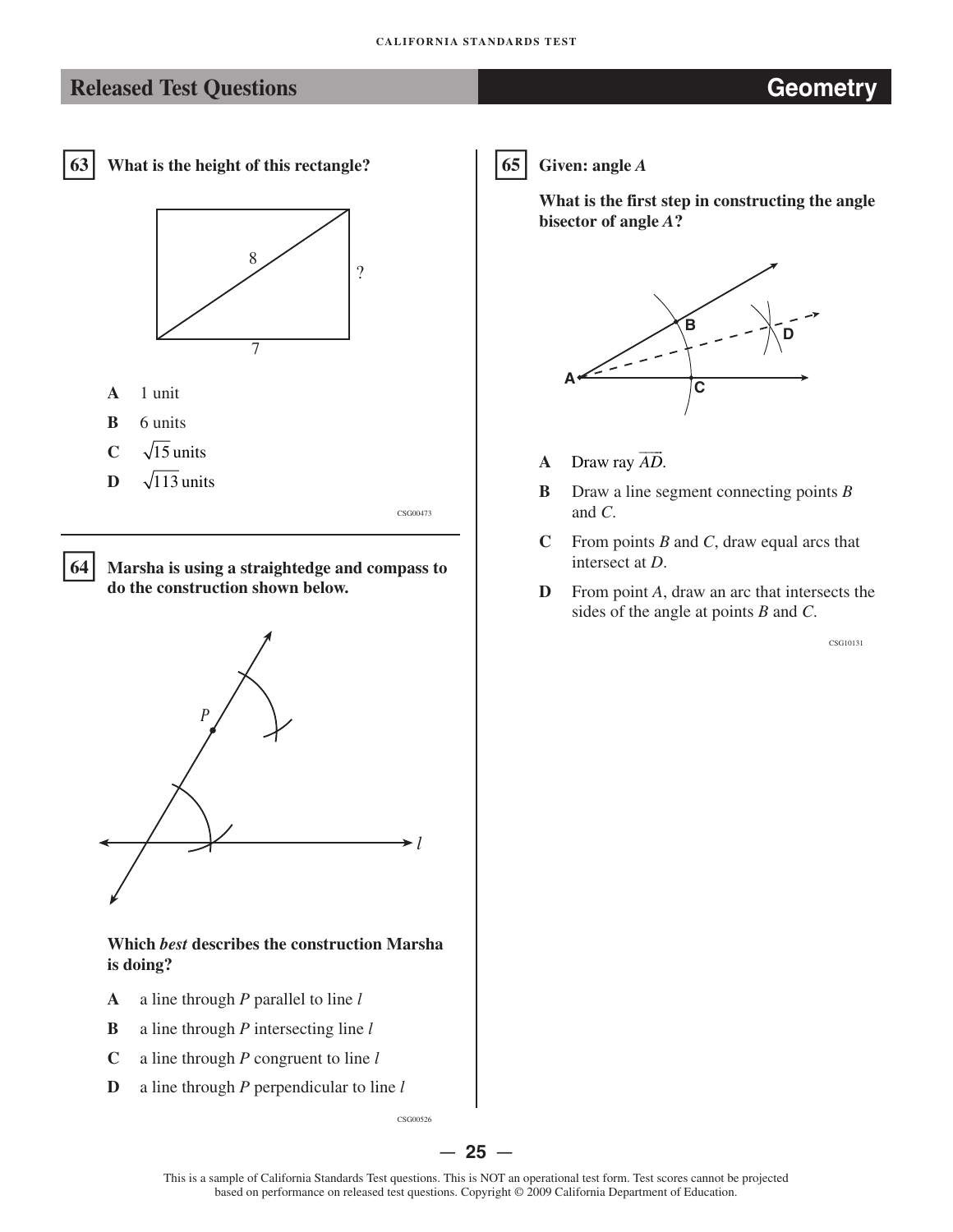# **Geometry CEO Released Test Questions Released Test Questions**



Scott is constructing a line perpendicular to **line** *l* **from point** *P***. Which of the following should be his first step?** 







CSG00308

67 **67 Which triangle can be constructed using the following steps?** 

- **1.** Put the tip of the compass on point *A*.
- **2.** Open the compass so that the pencil tip is on point *B*.
- **3.** Draw an arc above *AB*.
- **4.** Without changing the opening, put the metal tip on point *B* and draw an arc intersecting the first arc at point *C*.
- **5.** Draw  $\overline{AC}$  and  $\overline{BC}$ .



- **A**  right
- **B**  obtuse
- **C**  scalene
- **D**  equilateral

CSG10135



This is a sample of California Standards Test questions. This is NOT an operational test form. Test scores cannot be projected based on performance on released test questions. Copyright © 2009 California Department of Education.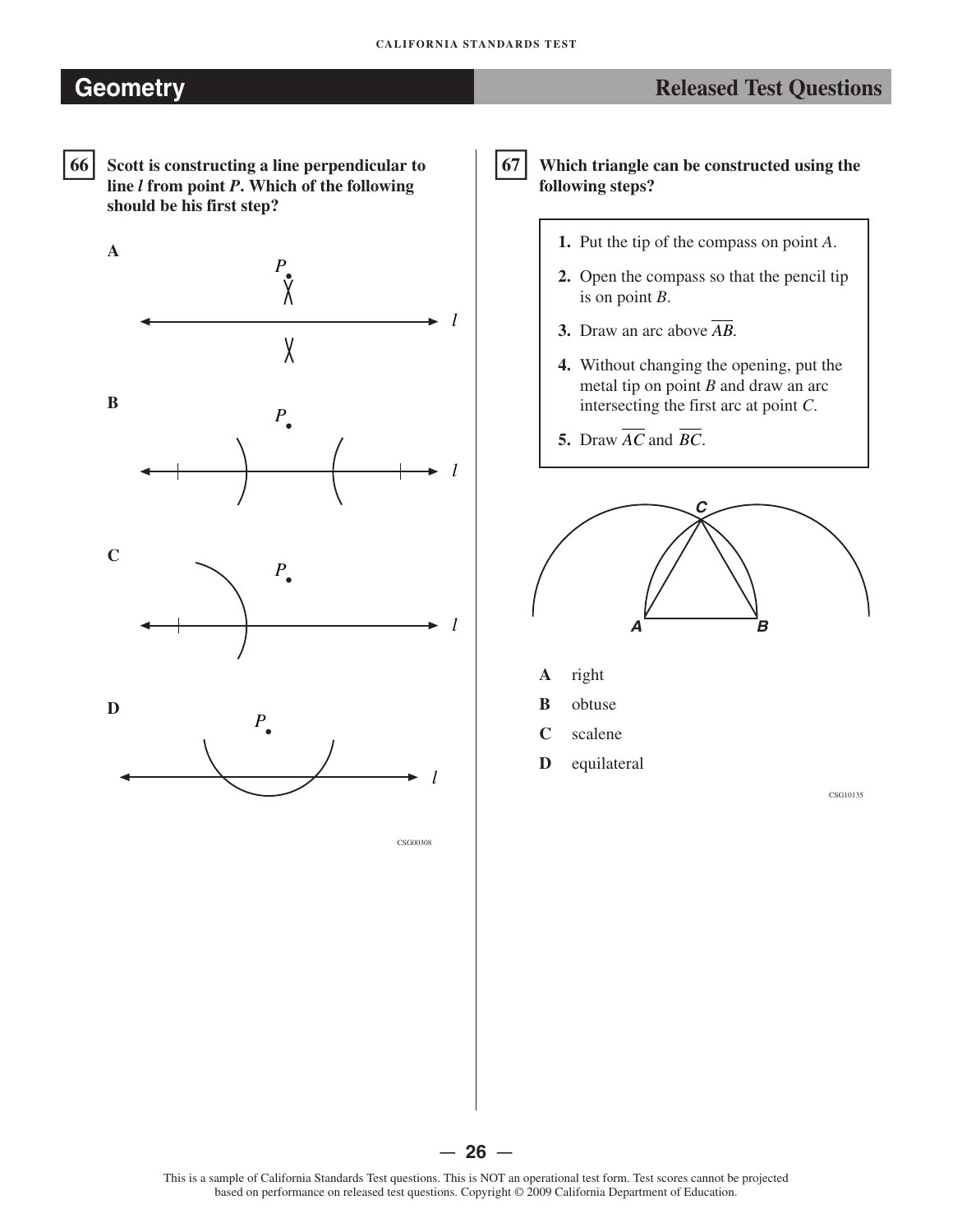- 68
- **68 What geometric construction is shown in the diagram below?**



- **A** an angle bisector
- **B** a line parallel to a given line
- **C** an angle congruent to a given angle
- **D** a perpendicular bisector of a segment

CSG20029





Which statement would prove that  $\triangle ABC$  is a **right triangle?** 

- **A**  $\left(\text{slope } \overline{AB}\right)\left(\text{slope } \overline{BC}\right) = 1$
- **B**  $\left(\text{slope } \overline{AB}\right)\left(\text{slope } \overline{BC}\right) = -1$
- **C** distance from *A* to  $B =$  distance from *B* to *C*
- **D** distance from *A* to  $B = -$  (distance from *B* to *C*)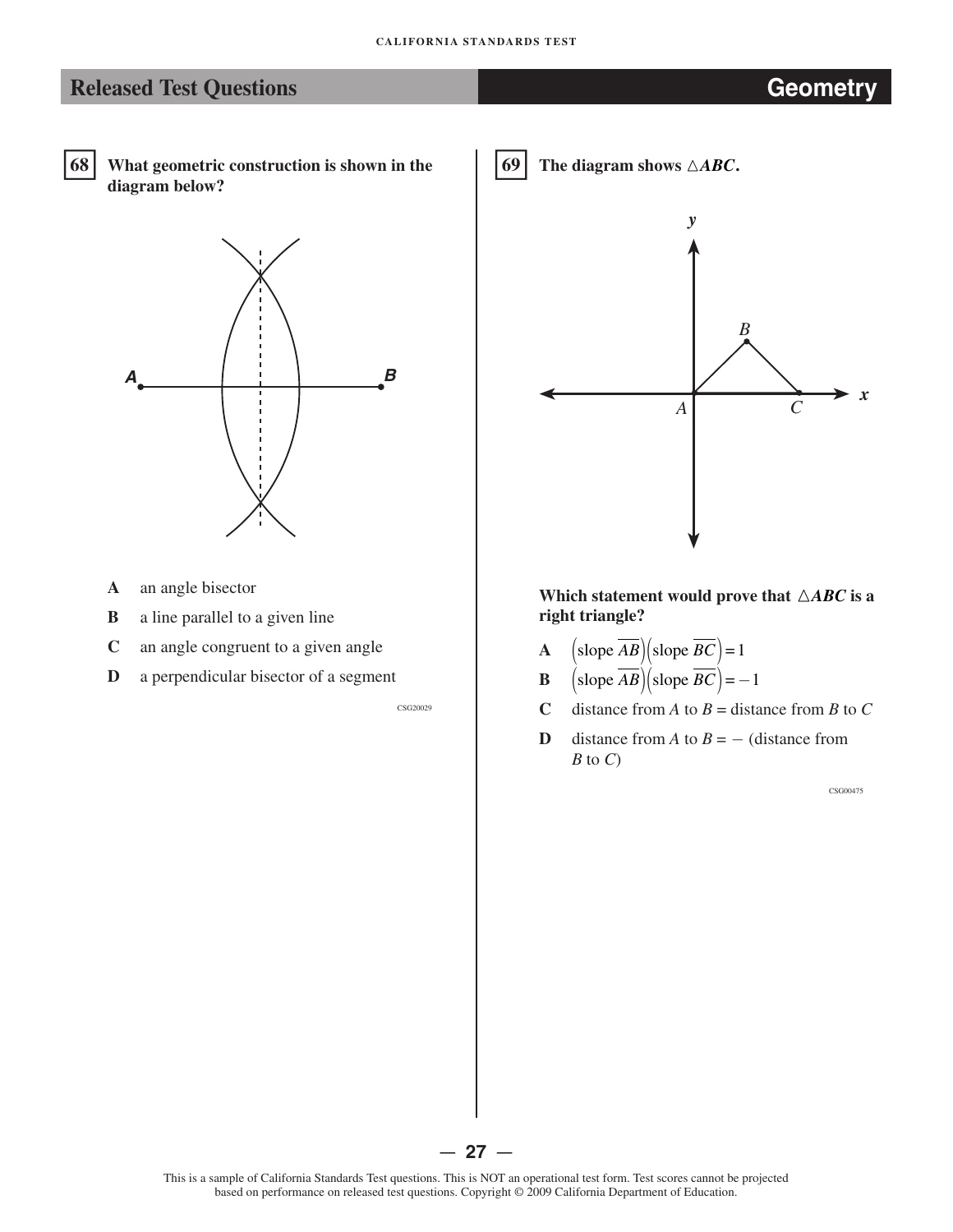# **Geometry Constants and Constants and Constants and Constants and Constants and Constants and Constants and Constants and Constants and Constants and Constants and Constants and Constants and Constants and Constants and** 70 **70 Figure** *ABCO* **is a parallelogram.**  *y x*   $A(a, b)$  $O$   $C(c, 0)$  $B(a + c, b)$ **What are the coordinates of the point of intersection of the diagonals?**   $\mathbf{A} = \left(\frac{a}{2}, \frac{b}{2}\right)$ **B**  $\left(\frac{c}{2}, \frac{b}{2}\right)$  $C \left( \frac{a+c}{2}, \frac{b}{2} \right)$ **D**  $\left(\frac{a+c}{2}, \frac{a+b}{2}\right)$  $71<sup>1</sup>$ **71 What type of triangle is formed by the points**  *A*(4,2), *B*(6,−1), and *C*(−1,3)? **A** right **B** equilateral **C** isosceles **D** scalene CSG10235  $72$ The point  $(-3, 2)$  lies on a circle whose **equation is**  $(x + 3)^2 + (y + 1)^2 = r^2$ **. Which of the following must be the radius of the circle? A** 3  $\mathbf{B} = \sqrt{10}$ **C** 9 **D** 10 CSG30048

CSG20101

This is a sample of California Standards Test questions. This is NOT an operational test form. Test scores cannot be projected based on performance on released test questions. Copyright © 2009 California Department of Education.

— **28** —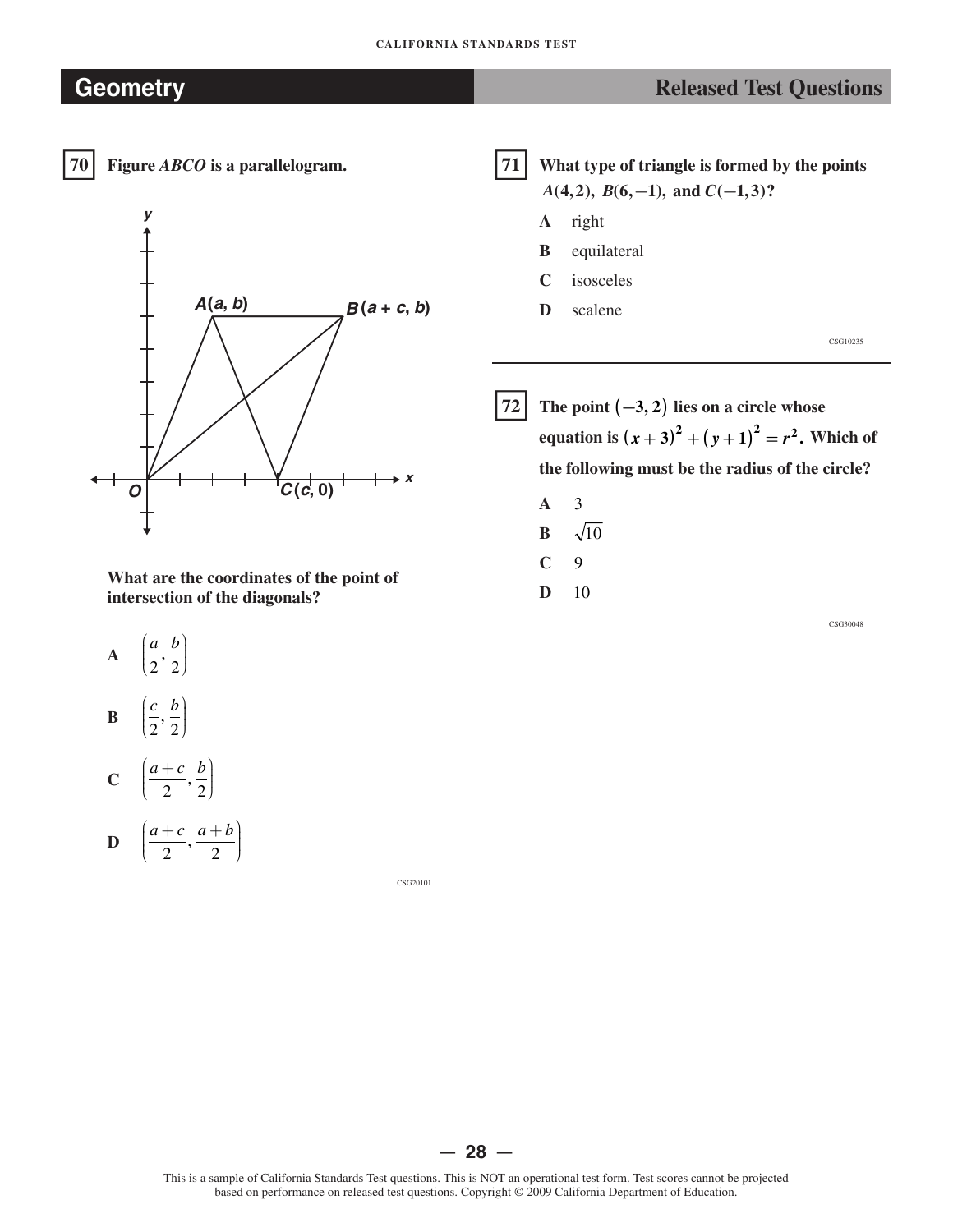# **Released Test Questions <b>CEO CEO ACCESS Geometry**

- 73
	- What is the length of line segment  $\overline{PQ}$  shown **below?**



- **A**  9 units
- **B**  10 units
- **C**  13 units
- **D**  14 units

CSG00540

74 **74** In the figure below, if  $\sin x = \frac{5}{10}$ , what are  $\cos x$  and  $\tan x$ ? **13** 



- **A**  $\cos x = \frac{12}{12}$ 13 and tan  $x = \frac{5}{12}$ 12  $x = \frac{12}{12}$  and tan x
- **B**  $\cos x = \frac{12}{12}$ 13 and tan  $x = \frac{12}{5}$ 5  $x = \frac{12}{12}$  and tan x
- **C**  $\cos x = \frac{13}{12}$ 12 and tan  $x = \frac{5}{12}$ 12  $x = \frac{15}{12}$  and tan x

**D** 
$$
\cos x = \frac{13}{12}
$$
 and  $\tan x = \frac{13}{5}$ 

CSG00493





**What is the length of**  $\overline{AC}$ **?** 

- **A** 14.7
- **B** 21.7
- **C** 30
- **D** 32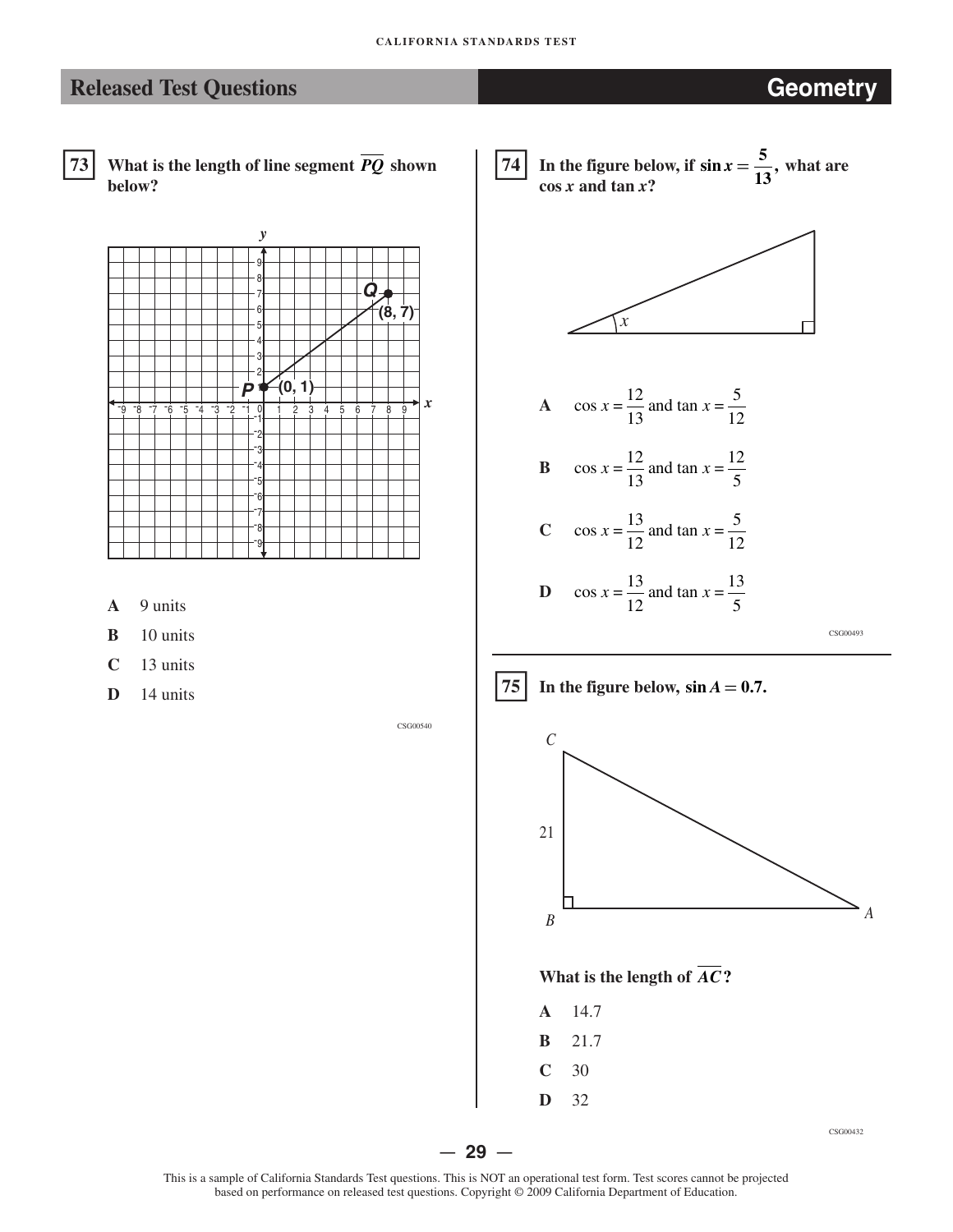# **Geometry Released Test Questions Released Test Questions**



 **76 Approximately how many feet tall is the streetlight?**



| $\sin 40^\circ \approx 0.64$ |
|------------------------------|
| $\cos 40^\circ \approx 0.77$ |
| $\tan 40^\circ \approx 0.84$ |

- **A** 12.8
- **B** 15.4
- **C** 16.8
- **D** 23.8

CSG20047

77 **77 Right triangle** *ABC* **is pictured below.**



**Which equation gives the correct value for** *BC***?**

A  $\sin 32^\circ = \frac{BC}{2.2}$ 8 2. **B**  $\cos 32^\circ = \frac{BC}{100}$ 10.6 **C**  $\tan 58^\circ = \frac{8.2}{2.2}$ *BC* **D**  $\sin 58^\circ = \frac{BC}{100}$ 10.6

CSG10210

This is a sample of California Standards Test questions. This is NOT an operational test form. Test scores cannot be projected based on performance on released test questions. Copyright © 2009 California Department of Education.

— **30** —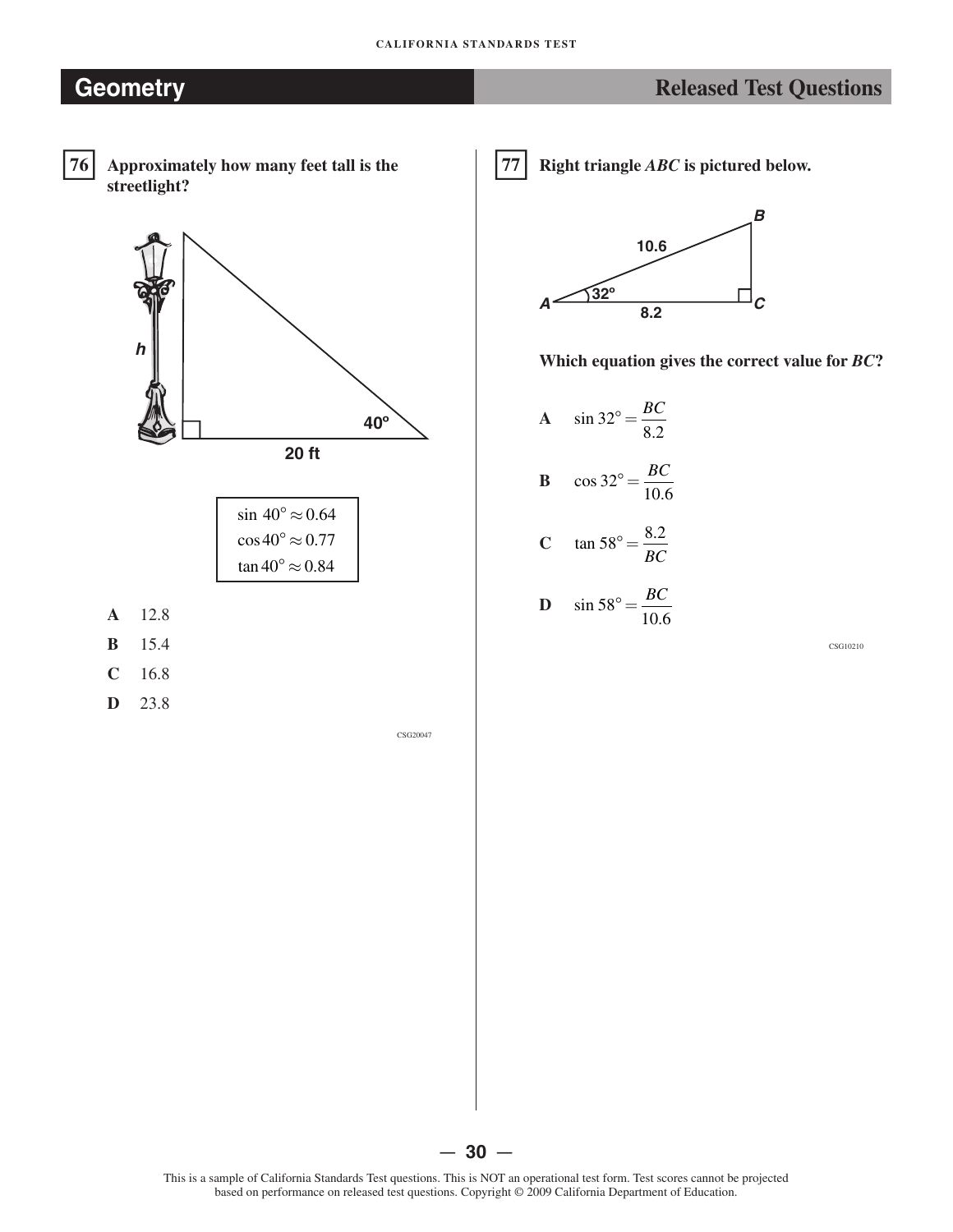78 **78 A 13-foot ladder is leaning against a brick wall. The top of the ladder touches the wall 12 feet (ft) above the ground. The bottom of the ladder is 5 ft from the bottom of the wall. What is the sine of the angle formed by the ground and the base of the ladder?** 





CSG10141

79 **In the accompanying diagram,**  $m∠A = 32^\circ$  **and**  $AC = 10$ . Which equation could be used to find  $x$  in  $\triangle ABC$  ?



$$
A \quad x = 10 \sin 32^{\circ}
$$

- **B**  $x = 10 \cos 32^{\circ}$
- **C**  $x = 10 \tan 32^{\circ}$

$$
D \quad x = \frac{10}{\cos 32^{\circ}}
$$

CSG00555

— **31** —

This is a sample of California Standards Test questions. This is NOT an operational test form. Test scores cannot be projected based on performance on released test questions. Copyright © 2009 California Department of Education.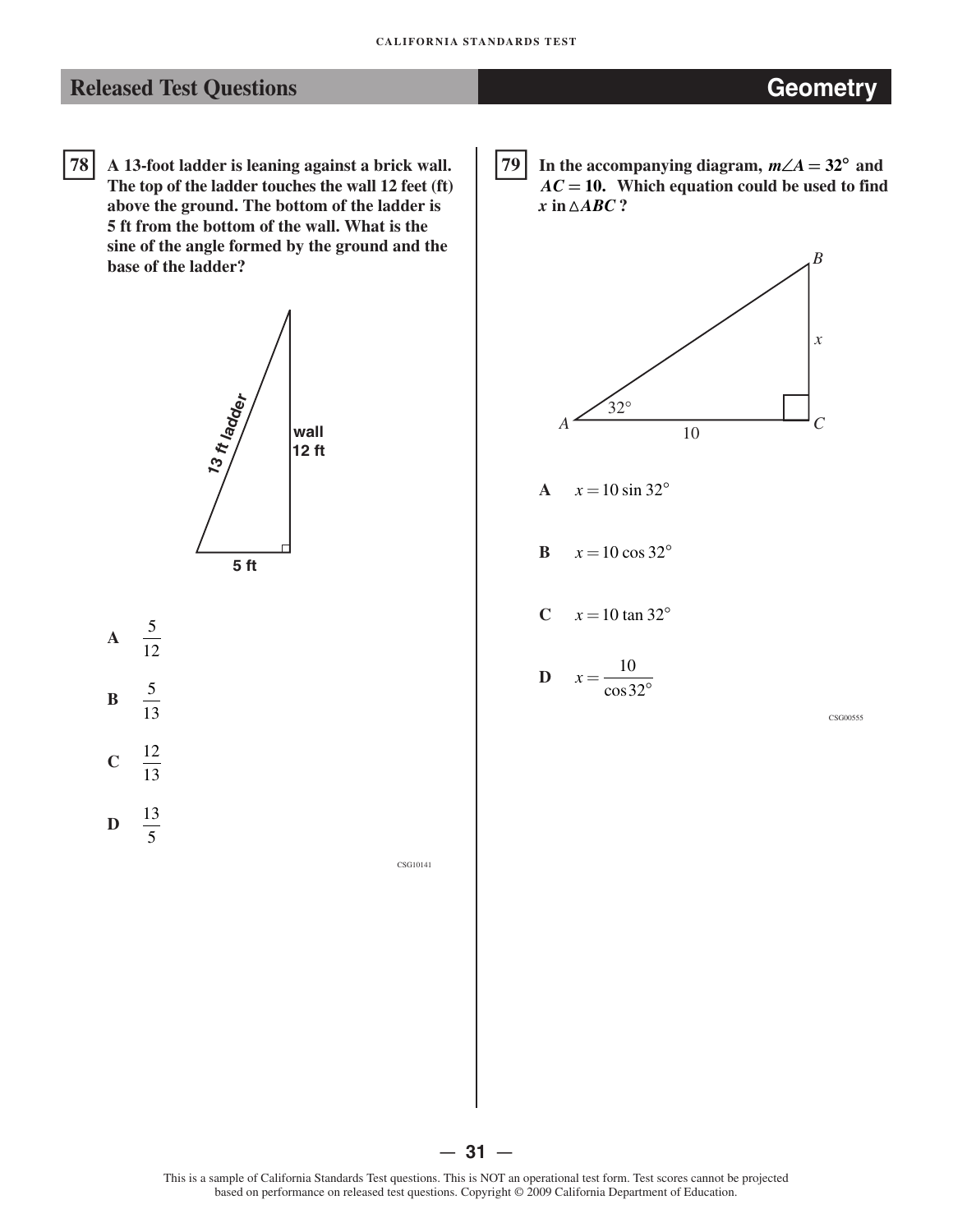# **Geometry CEO Released Test Questions Released Test Questions**

80 **80 The diagram shows an 8-foot ladder leaning against a wall. The ladder makes a 53� angle with the wall. Which is closest to the distance up the wall the ladder reaches?** 



- **B**  4.8 ft
- **C**  6.4 ft
- **D**  9.6 ft

CSG00342

-**81 Triangle** *JKL* **is shown below.** 



**Which equation should be used to find the**  length of  $\overline{JK}$ ?

A  $\sin 24^\circ = \frac{JK}{20}$ 28 **B**  $\sin 24^\circ = \frac{28}{11}$ *JK*  **C**  $\cos 24^\circ = \frac{JK}{20}$ 28 **D**  $\cos 24^\circ = \frac{28}{11}$ *JK* 

CSG20031

— **32** —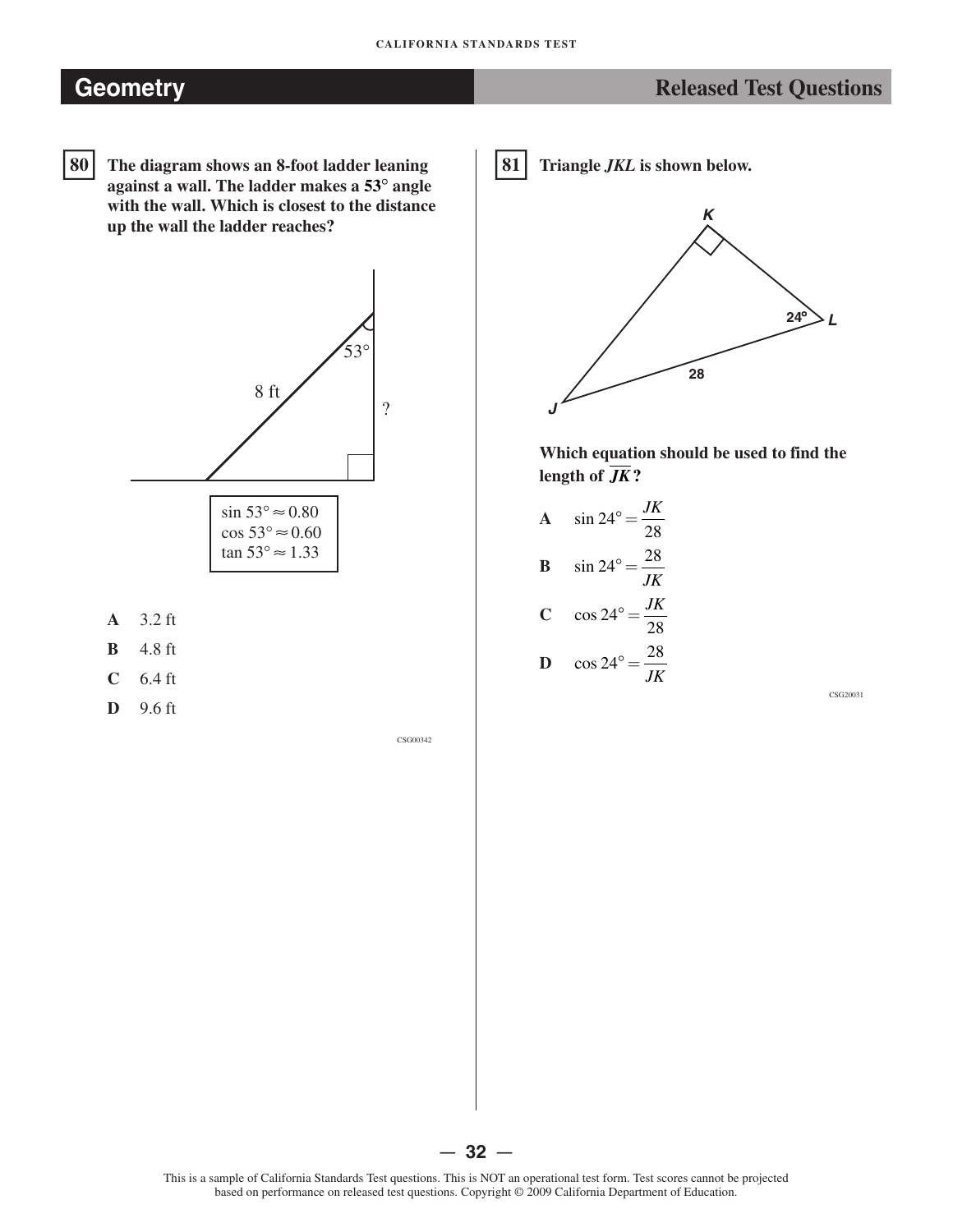# **Released Test Questions <b>CEO CEO ACCESS Geometry**

 $82$ **82 What is the approximate height, in feet, of the tree in the figure below?** 



| $\sin 50^\circ \approx 0.766$     |
|-----------------------------------|
| $\cos 50^\circ \approx 0.643$     |
| tan 50 $^{\circ}$ $\approx$ 1.192 |

- **A** 64.3
- **B** 76.6
- **C** 119.2
- **D** 130.5

CSG20126

83 What is the approximate value of  *in the* **triangle below?** 





- **A**  3.4 units
- **B**  4.2 units
- **C**  4.9 units
- **D**  7.3 units

CSG30029

— **33** —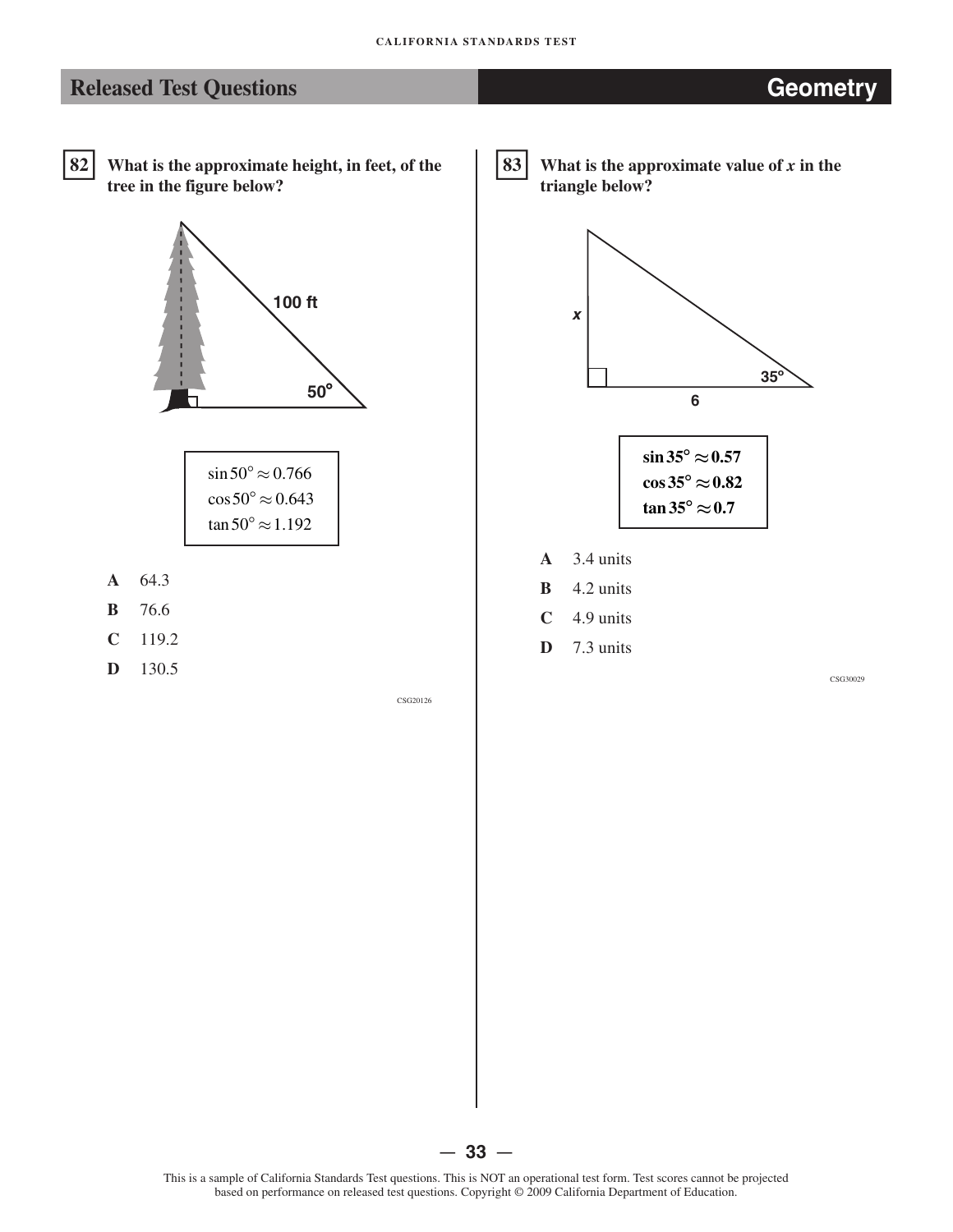# **Geometry Constant Constant Constant Constant Constant Constant Constant Constant Constant Constant Constant Constant Constant Constant Constant Constant Constant Constant Constant Constant Constant Constant Constant Con**

- $84$
- **84 If**  $a = 3\sqrt{3}$  in the right triangle below, what is **the value of** *b***?**



- **A** 9
- **B**  $6\sqrt{3}$
- **C**  $12\sqrt{3}$
- **D** 18

CSG10052

-**85 What is the value of** *x* **in the triangle below?** 

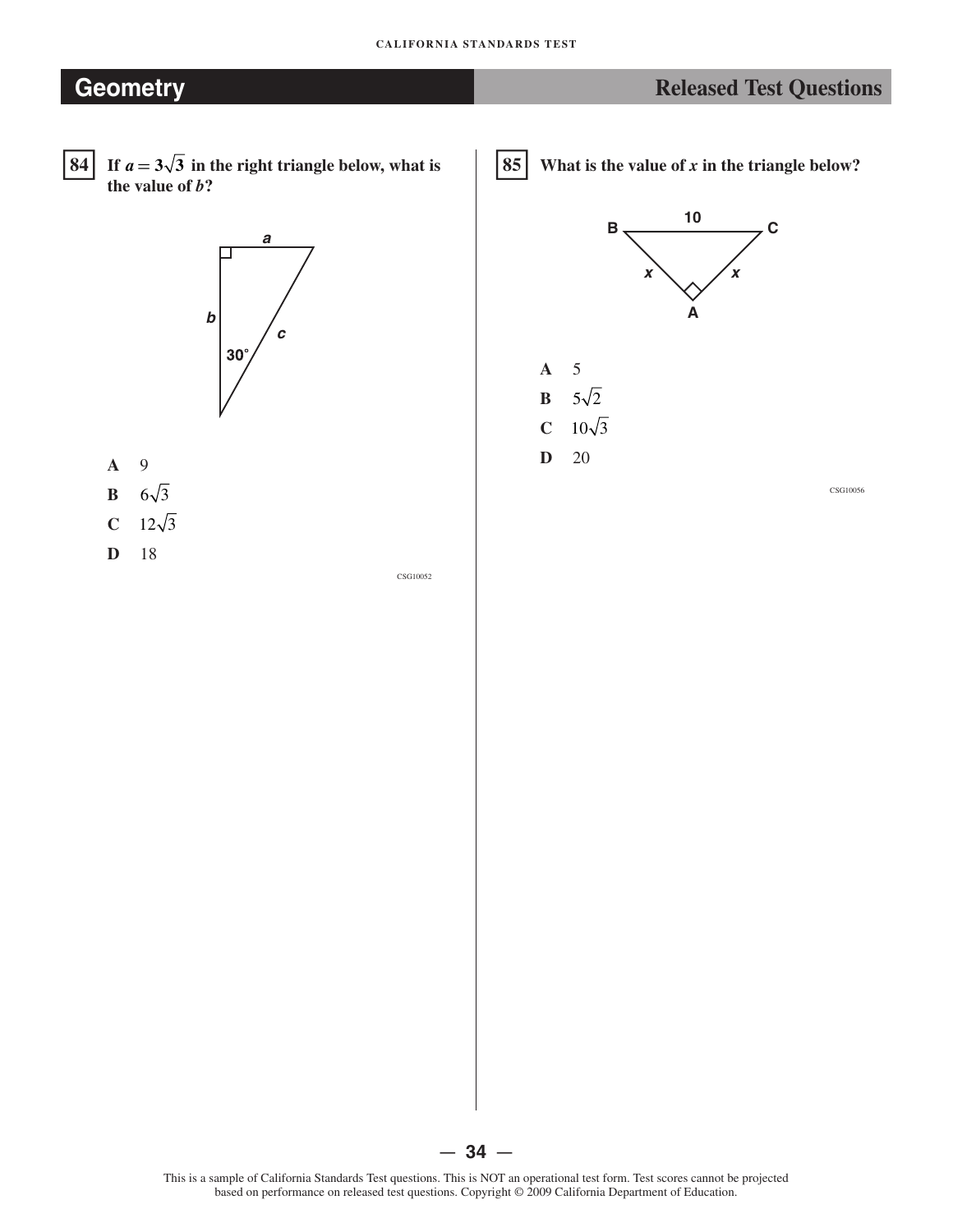# **Released Test Questions <b>CEO CEO ACCESS Geometry**



87 **87 A square is circumscribed about a circle. What is the ratio of the area of the circle to the area of the square?** 



**D**  4

CSG00585

88 In the circle below,  $\overline{AB}$  and  $\overline{CD}$  are chords **intersecting at** *E***.** 



- If  $AE = 5$ ,  $BE = 12$ , and  $CE = 6$ , what is the length of  $\overline{DE}$ ?
- **A** 7
- **B** 9
- **C** 10
- **D** 13

CSG00022

— **35** — This is a sample of California Standards Test questions. This is NOT an operational test form. Test scores cannot be projected based on performance on released test questions. Copyright © 2009 California Department of Education.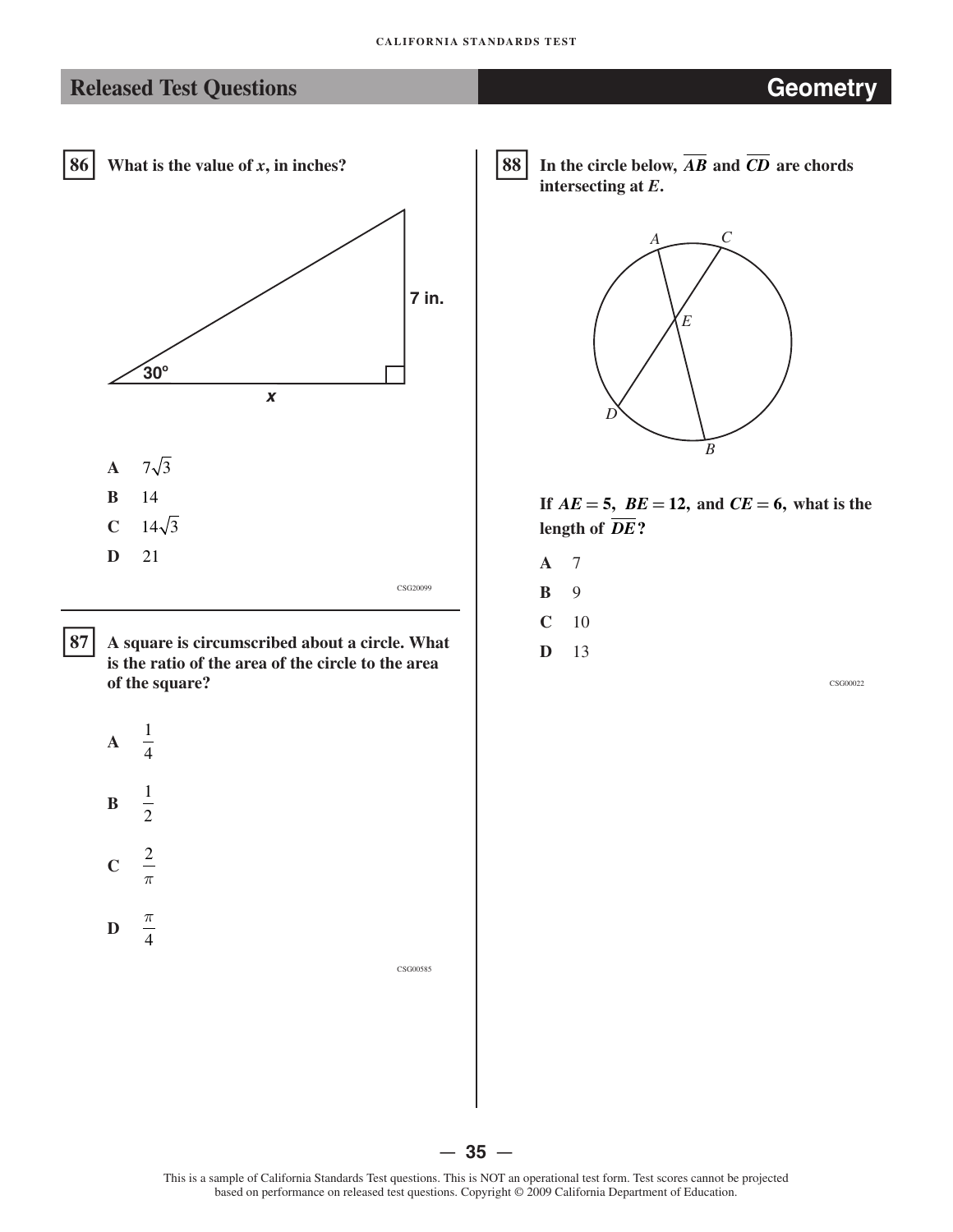# **Ceometry CEOMETRE CONSUMING THE EXAMPLE 2008 Released Test Questions**

- 89
- **��**  $\overleftrightarrow{RB}$  is tangent to a circle, whose center is  $\overrightarrow{A}$ , at point  $\overline{BD}$  is a diameter.



## **What is** *m***∠***CBR***?**

- $\mathbf{A}$  50 $^{\circ}$
- **B** 65°
- $C$  90 $^{\circ}$
- **D** 130°

CSG20186

 $90$ In the figure below,  $\overrightarrow{AB}$  is tangent to circle  $\overrightarrow{O}$  at **point** *A***, secant** *BD* **intersects circle** *O* **at points**  *C* and *D*,  $m\widehat{AC} = 70^\circ$ , and  $m\widehat{CD} = 110^\circ$ .



**What is** *m***∠***ABC***?** 

- $\mathbf{A}$  20°
- **B**  $40^{\circ}$
- $C$  55°
- $\mathbf{D}$  70°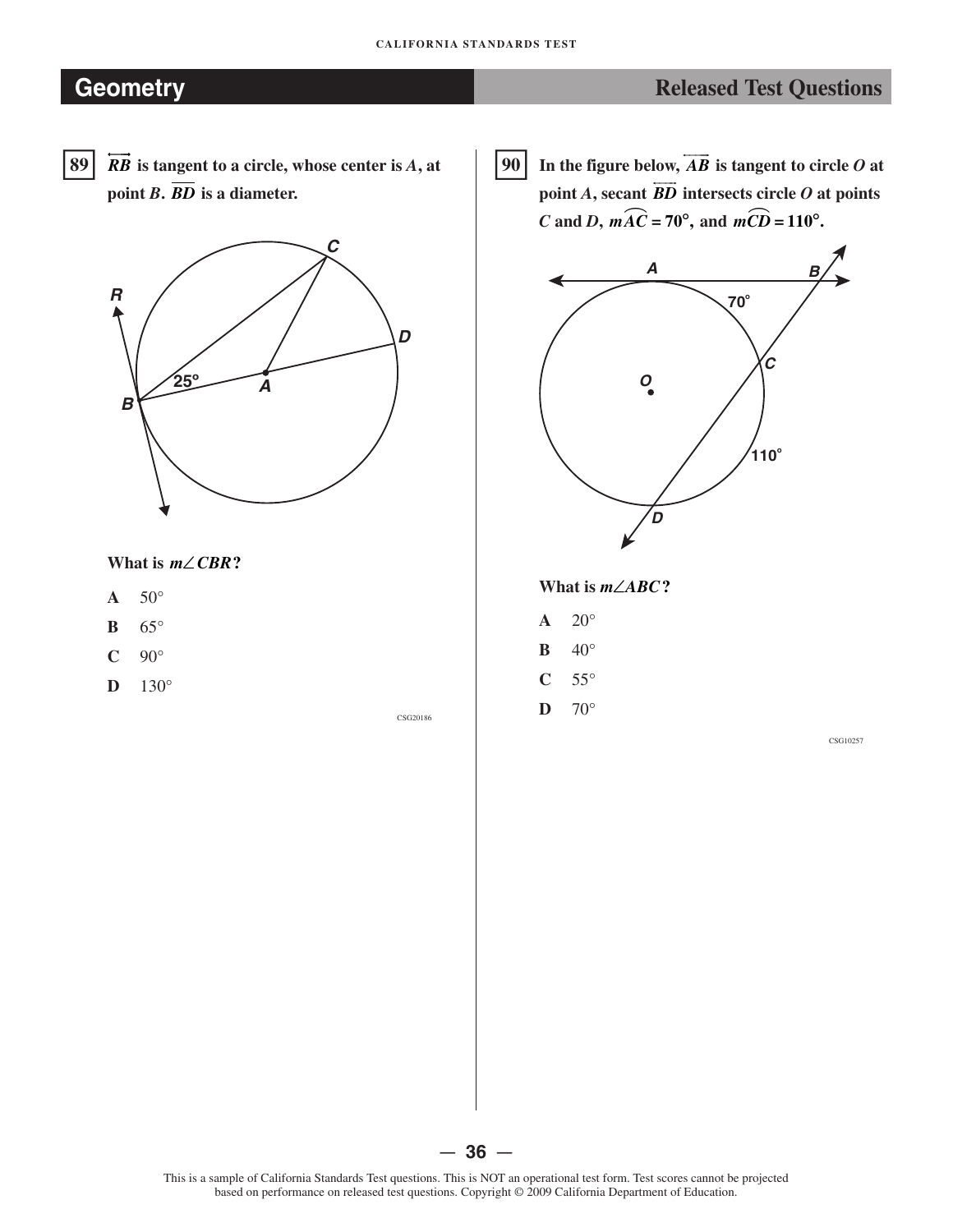## **Released Test Questions <b>CEOMETRY Geometry**

 $\widehat{PR} = 140^\circ$  and the measure of  $\angle RPQ = 50^\circ$ .  $91<sup>1</sup>$ **91 In the circle shown below, the measure of** 





- $A = 50^\circ$
- **B** 60°
- $C \t 70^\circ$
- **D** 120°

CSG10003

 $92$  $\overline{QS}$  is a diameter of the circle below, and  $\overline{OS}$  ⊥  $\overline{PR}$ .



- $93$ The vertices of  $\triangle ABC$  are  $A(2, 1), B(3, 4),$  and *C*(1, 3). If  $\triangle ABC$  is translated 1 unit down and **3 units to the left to create �***DEF***, what are the coordinates of the vertices of �***DEF***?** 
	- **A** *D*(0, 1), *E*(1, 2), *F*(1, 3)
	- **B**  $D(0, -1)$ ,  $E(0, 3)$ ,  $F(-2, -2)$
	- $C$  *D*(-2, 2), *E*(0, 3), *F*(-1, 0)
	- **D**  $D(-1, 0), E(0, 3), F(-2, 2)$

CSG00317

## — **37** —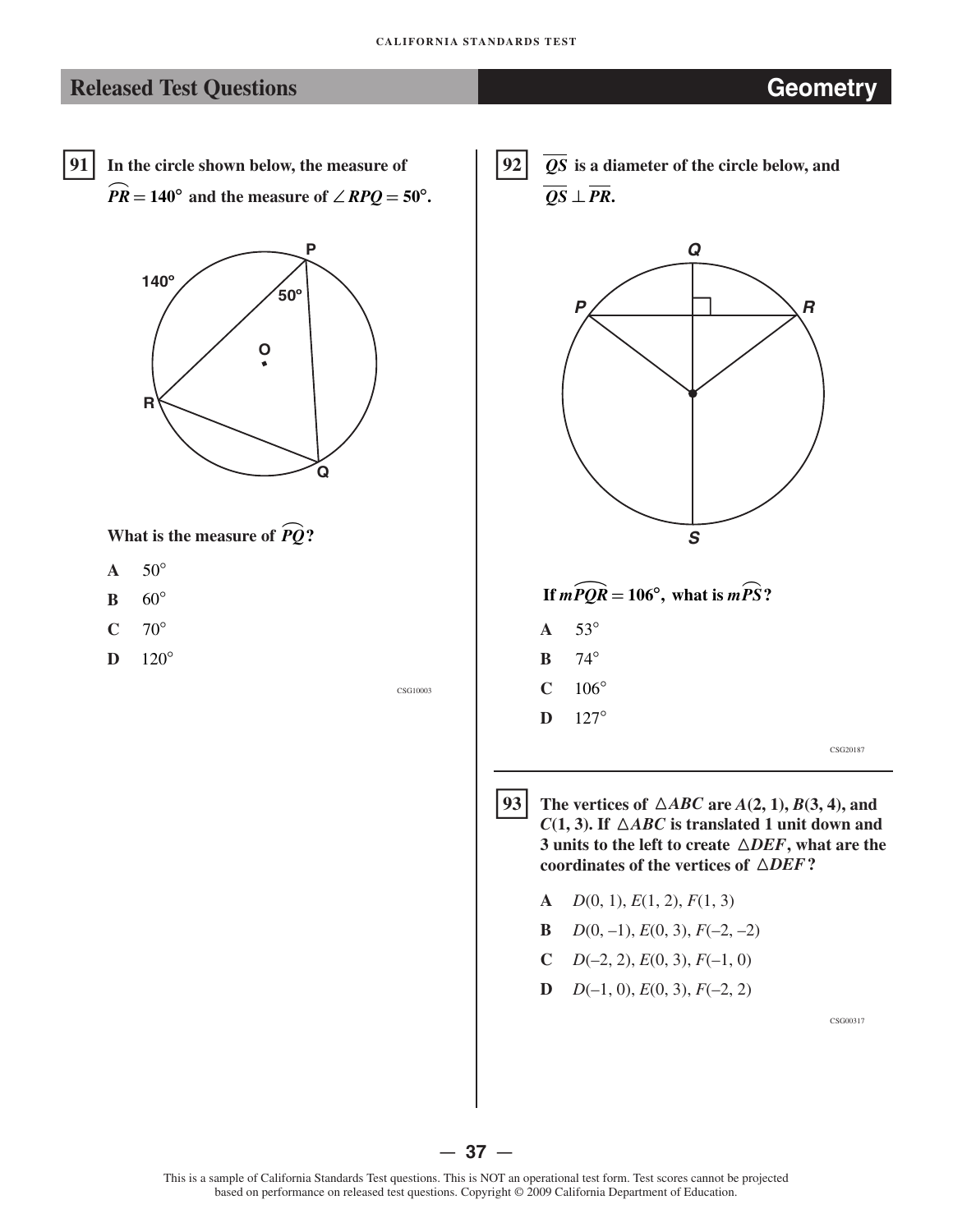$94$ 

**94 If triangle** *ABC* **is rotated 180 degrees about the origin, what are the coordinates of** *A***′?** 



- **A**  $(-5, -4)$
- **B**  $(-5, 4)$
- $C \quad (-4, 5)$
- **D**  $(-4,-5)$

CSG10096

|95 | **95 Trapezoid** *ABCD* **below is to be translated to**  trapezoid  $A'B'C'D'$  by the following motion **rule.** 

$$
(x, y) \rightarrow (x + 3, y - 4)
$$



What will be the coordinates of vertex  $C'$ ?

- **A**  $(1, -3)$
- **B**  $(2, 1)$
- **C**  $(6, 1)$
- **D**  $(8, -3)$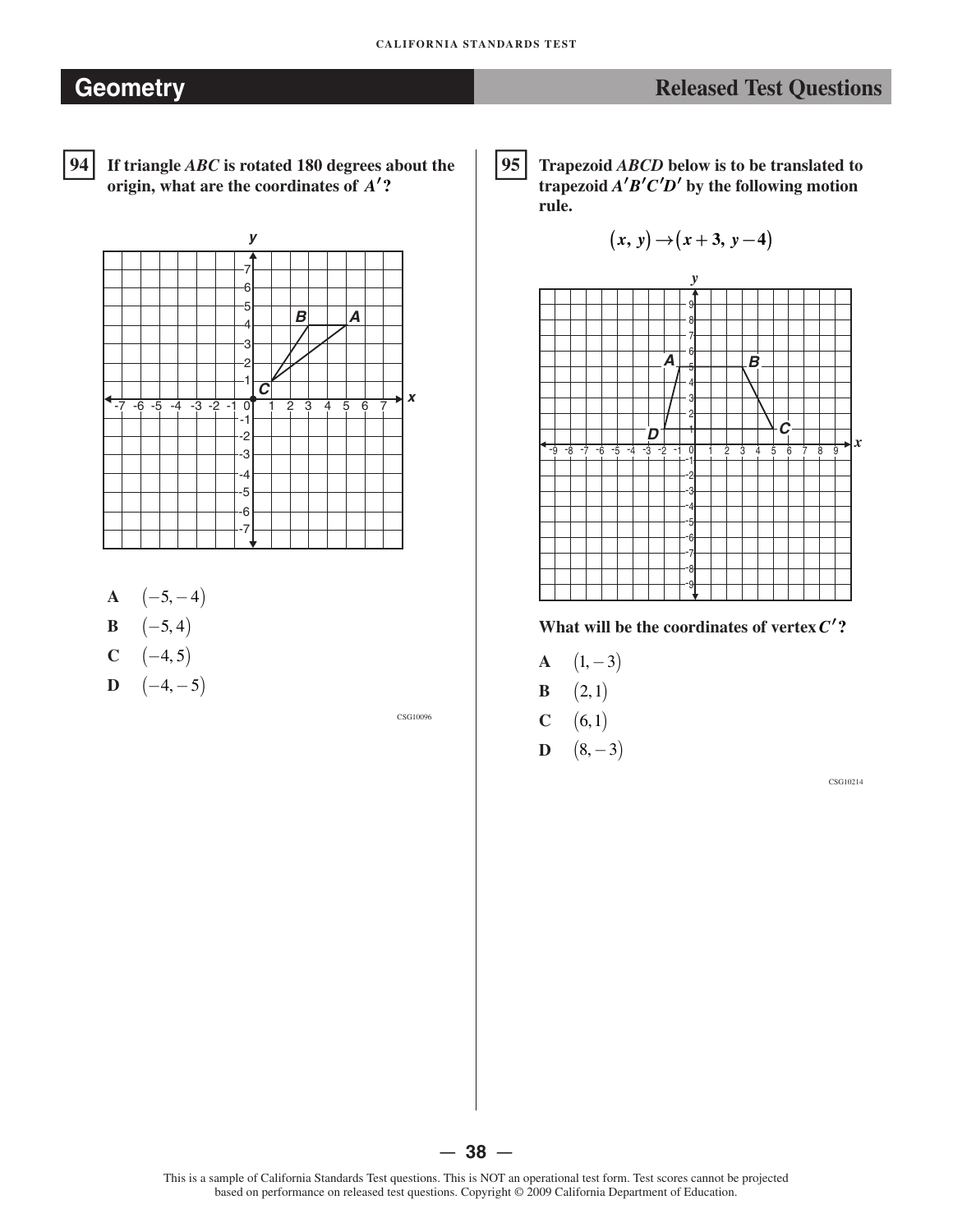## $96$ **96 Which expression describes the translation of a , ) ( point from ( <sup>−</sup>3 4 to 4, −1)?**

- **A** 7 units left and 5 units up
- **B** 7 units right and 5 units up
- **C** 7 units left and 5 units down
- **D** 7 units right and 5 units down

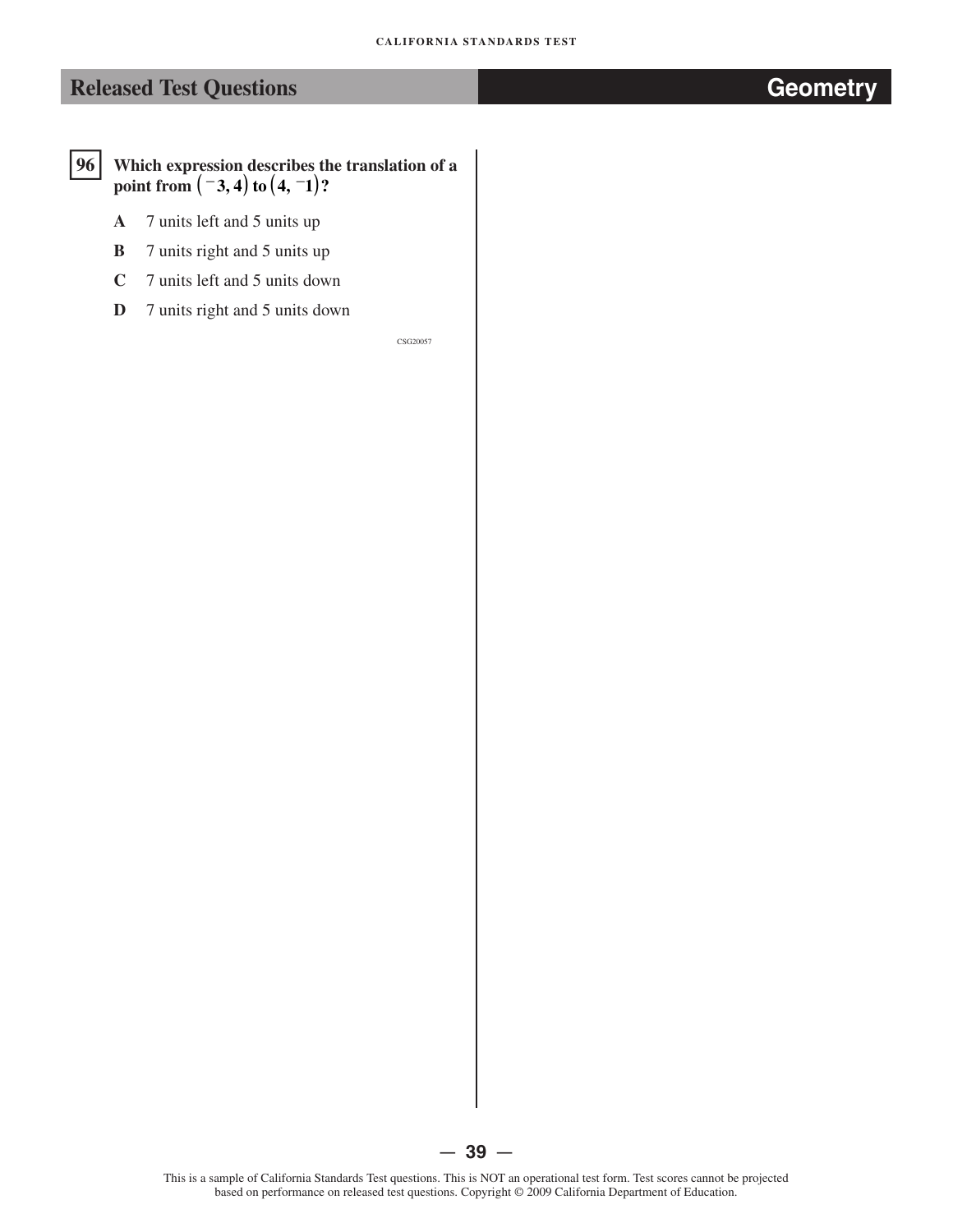# **Geometry Constant Constant Constant Constant Constant Constant Constant Constant Constant Constant Constant Constant Constant Constant Constant Constant Constant Constant Constant Constant Constant Constant Constant Con**

| <b>Question Number</b> | <b>Correct Answer</b>   | <b>Standard</b> | <b>Year of Release</b> |
|------------------------|-------------------------|-----------------|------------------------|
| $\mathbf{1}$           | $\boldsymbol{A}$        | GE1.0           | 2004                   |
| $\overline{2}$         | $\boldsymbol{A}$        | GE1.0           | 2005                   |
| $\overline{3}$         | $\cal C$                | GE1.0           | 2007                   |
| $\overline{4}$         | $\boldsymbol{D}$        | GE2.0           | 2003                   |
| 5                      | $\boldsymbol{D}$        | GE2.0           | 2004                   |
| 6                      | $\boldsymbol{D}$        | GE2.0           | 2005                   |
| $\tau$                 | $\boldsymbol{B}$        | GE2.0           | 2007                   |
| 8                      | $\boldsymbol{B}$        | GE3.0           | 2003                   |
| 9                      | $\boldsymbol{D}$        | GE3.0           | 2004                   |
| $10\,$                 | $\mathcal{C}_{0}^{0}$   | GE3.0           | 2005                   |
| 11                     | $\boldsymbol{A}$        | GE3.0           | 2006                   |
| 12                     | $\boldsymbol{D}$        | GE3.0           | 2008                   |
| 13                     | $\boldsymbol{D}$        | GE4.0           | 2003                   |
| 14                     | $\cal C$                | GE4.0           | 2004                   |
| 15                     | $\mathcal{C}_{0}^{(n)}$ | GE4.0           | 2005                   |
| 16                     | $\boldsymbol{B}$        | GE4.0           | 2005                   |
| 17                     | $\boldsymbol{D}$        | GE4.0           | 2006                   |
| 18                     | $\boldsymbol{A}$        | GE4.0           | 2007                   |
| 19                     | $\boldsymbol{D}$        | GE4.0           | 2007                   |
| 20                     | $\cal B$                | GE4.0           | 2008                   |
| 21                     | $\boldsymbol{A}$        | GE5.0           | 2003                   |
| 22                     | $\boldsymbol{A}$        | GE5.0           | 2004                   |
| 23                     | $\boldsymbol{D}$        | GE5.0           | 2008                   |
| 24                     | $\boldsymbol{C}$        | GE6.0           | 2003                   |
| 25                     | $\boldsymbol{B}$        | GE6.0           | 2007                   |
| 26                     | $\cal C$                | GE7.0           | 2003                   |
| 27                     | $\boldsymbol{B}$        | GE7.0           | 2004                   |
| 28                     | $\cal C$                | GE7.0           | 2005                   |
| 29                     | $\boldsymbol{D}$        | GE7.0           | 2006                   |
| 30                     | $\boldsymbol{A}$        | GE7.0           | 2006                   |
| 31                     | $\boldsymbol{A}$        | GE7.0           | 2008                   |
| 32                     | $\boldsymbol{D}$        | GE7.0           | 2008                   |
| 33                     | $\boldsymbol{D}$        | GE8.0           | 2003                   |
| 34                     | $\cal C$                | GE8.0           | 2005                   |
| 35                     | $\mathcal{C}_{0}$       | GE8.0           | 2006                   |

This is a sample of California Standards Test questions. This is NOT an operational test form. Test scores cannot be projected based on performance on released test questions. Copyright © 2009 California Department of Education.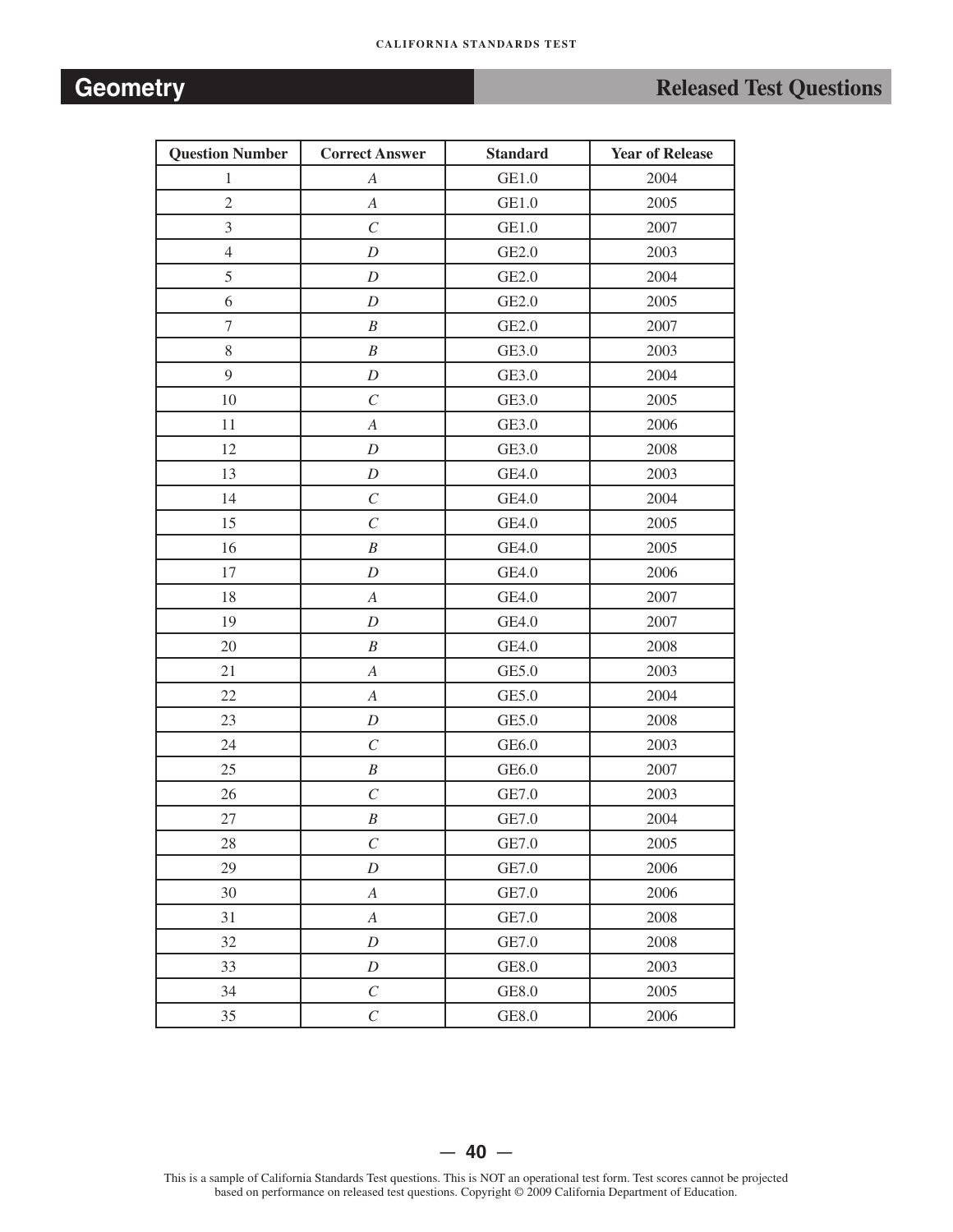# **Released Test Questions**

| Geometrv |  |  |
|----------|--|--|
|          |  |  |
|          |  |  |

| <b>Question Number</b> | <b>Correct Answer</b> | <b>Standard</b> | <b>Year of Release</b> |
|------------------------|-----------------------|-----------------|------------------------|
| 36                     | $\cal C$              | GE8.0           | 2007                   |
| 37                     | $\mathcal{C}_{0}^{0}$ | GE8.0           | 2008                   |
| 38                     | $\boldsymbol{A}$      | GE9.0           | 2006                   |
| 39                     | D                     | GE9.0           | 2006                   |
| 40                     | $\boldsymbol{A}$      | GE9.0           | 2008                   |
| 41                     | $\cal C$              | GE10.0          | 2003                   |
| 42                     | $\boldsymbol{A}$      | GE10.0          | 2004                   |
| 43                     | $\cal C$              | GE10.0          | 2005                   |
| 44                     | $\boldsymbol{B}$      | GE10.0          | 2006                   |
| 45                     | $\boldsymbol{B}$      | GE10.0          | 2007                   |
| 46                     | $\boldsymbol{B}$      | GE10.0          | 2007                   |
| 47                     | $\cal C$              | GE10.0          | 2008                   |
| 48                     | $\boldsymbol{D}$      | GE11.0          | 2004                   |
| 49                     | $\boldsymbol{A}$      | GE11.0          | 2005                   |
| 50                     | $\boldsymbol{D}$      | GE12.0          | 2003                   |
| 51                     | $\boldsymbol{A}$      | GE12.0          | 2003                   |
| 52                     | $\mathcal{C}_{0}^{0}$ | GE12.0          | 2005                   |
| 53                     | $\boldsymbol{A}$      | GE12.0          | 2005                   |
| 54                     | $\boldsymbol{D}$      | GE12.0          | 2006                   |
| 55                     | $\cal C$              | GE12.0          | 2007                   |
| 56                     | $\boldsymbol{B}$      | GE12.0          | 2008                   |
| 57                     | $\boldsymbol{A}$      | GE13.0          | 2005                   |
| 58                     | $\boldsymbol{A}$      | GE13.0          | 2006                   |
| 59                     | $\boldsymbol{B}$      | GE13.0          | 2007                   |
| 60                     | $\cal C$              | GE14.0          | 2004                   |
| 61                     | $\boldsymbol{B}$      | GE15.0          | 2003                   |
| 62                     | $\boldsymbol{A}$      | GE15.0          | 2004                   |
| 63                     | $\cal C$              | GE15.0          | 2008                   |
| 64                     | $\boldsymbol{A}$      | GE16.0          | 2003                   |
| 65                     | $\boldsymbol{D}$      | GE16.0          | 2004                   |
| 66                     | $\boldsymbol{D}$      | GE16.0          | 2006                   |
| 67                     | $\boldsymbol{D}$      | GE16.0          | 2007                   |
| 68                     | D                     | GE16.0          | 2008                   |
| 69                     | $\boldsymbol{B}$      | GE17.0          | 2004                   |
| $70\,$                 | $\cal C$              | GE17.0          | 2005                   |

This is a sample of California Standards Test questions. This is NOT an operational test form. Test scores cannot be projected based on performance on released test questions. Copyright © 2009 California Department of Education.